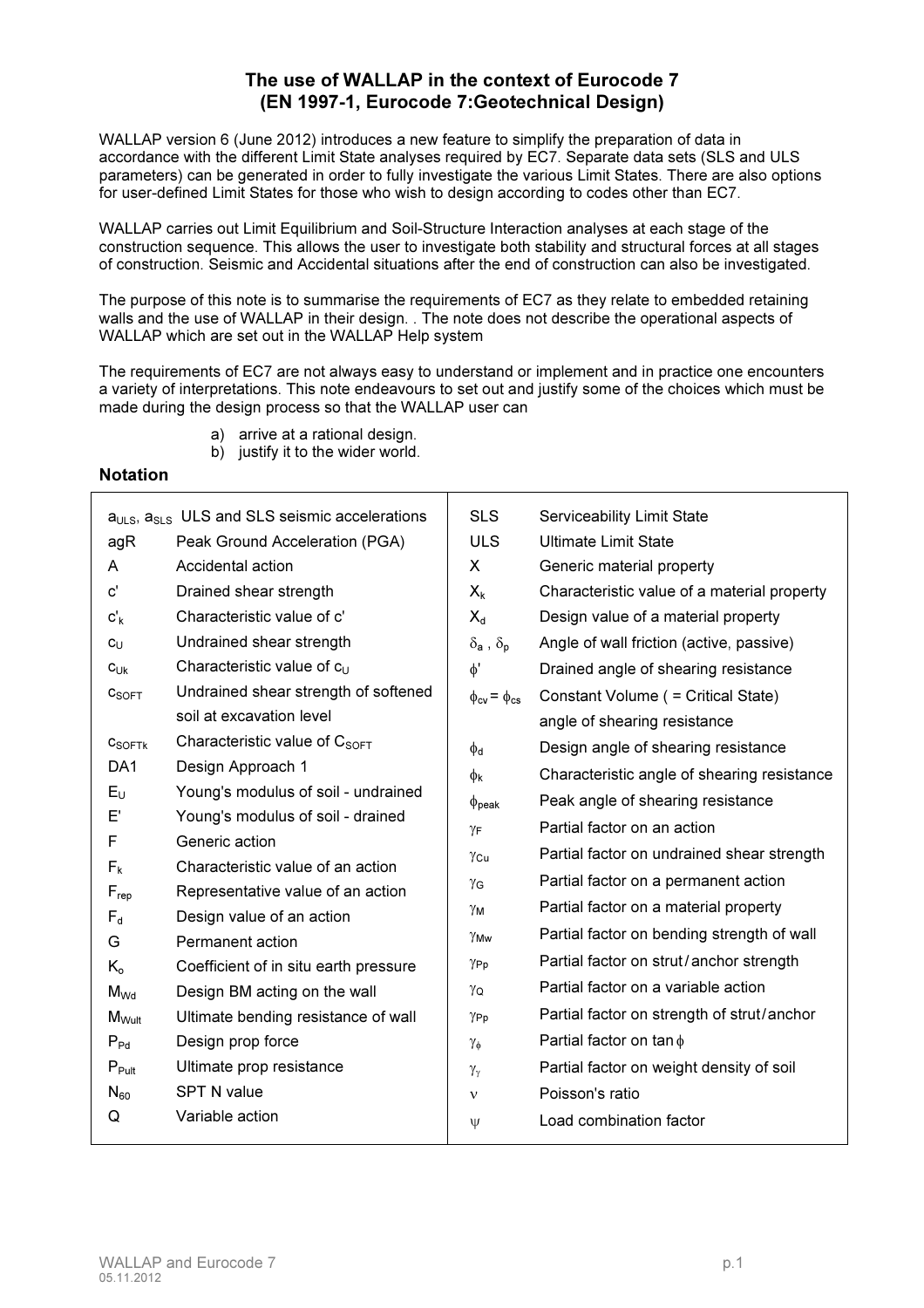# 1.0 Relevant documents

| <b>References</b>                                                                                                                                                                                                                                                                                                                                                                                       | <b>Referred</b><br>to as |
|---------------------------------------------------------------------------------------------------------------------------------------------------------------------------------------------------------------------------------------------------------------------------------------------------------------------------------------------------------------------------------------------------------|--------------------------|
| EN 1990<br>Eurocode: Basis of structural design<br>Underlying principles of Eurocodes for all types of structures                                                                                                                                                                                                                                                                                       |                          |
| EN 1991<br>Eurocode 1: Actions on structures<br>Design guidance and definitions of Actions for all types of structures                                                                                                                                                                                                                                                                                  |                          |
| EN 1997-1 Eurocode 7: Geotechnical design - General rules<br>General principles and requirements to ensure safety, stability and<br>durability of earthworks and foundations. Not an easy read.<br>EN 1997-2 (Ground investigation and testing) is not discussed in this note                                                                                                                           | EC7                      |
| EN 1998: Eurocode 8: Design of structures for earthquake resistance<br>Part 1: General rules, seismic actions and rules for buildings.<br>Part 5: Foundations, retaining structures and geotechnical aspects<br>Additional rules for design in seismic regions                                                                                                                                          | EC <sub>8</sub>          |
| BS8102:1990<br>Protection of structures against water from the ground                                                                                                                                                                                                                                                                                                                                   | <b>BS8102</b>            |
| Eurocode 7: National Annex<br>Nationally determined parameters<br>Country-specific data<br>Choice of Design Approaches<br>References to Non-contradictory, complementary information                                                                                                                                                                                                                    |                          |
| CIRIA Report 104, Design of retaining walls embedded in stiff clays<br>C.J.Padfield and R.J.Mair<br>CIRIA, 1984<br>The predecessor of C580. Now superseded.                                                                                                                                                                                                                                             | <b>CIRIA 104</b>         |
| CIRIA Report C580, Embedded retaining walls - guidance for economic design<br>A.R.Gaba, B.Simpson, W.Powrie, D.R.Beadman.<br>CIRIA, 2003.<br>The UK National Annex to Eurocode 7 lists C580 as a source of<br>Non-contradictory, complementary information. (B+H pp.402-403)<br>An invaluable source of guidance and information.                                                                       | C580                     |
| Designers' Guide to EN 1997-1, Eurocode 7: Geotechnical design - General rules<br>R.Frank, C.Bauduin, R.Driscoll, M.Kavvadas, N.Krebs Ovesen, T.Orr<br>and B.Schuppener. Thomas Telford Ltd, 2004<br>Interesting historical background to the evolution of Eurocode and Design<br>Approaches. Much useful detail, comment and worked examples but<br>not totally self-contained.                        | DG                       |
| Decoding Eurocode 7<br>Andrew Bond and Andrew Harris<br>Taylor and Francis, 2008<br>A readable guide to the Eurocode geotechnical labyrinth. With this, C580<br>and the Designers' Guide (above) you may never need to read EN 1997-1.<br>Good coverage of general principles. Excellent presentation (and resolution)<br>of conflicting interpretations of EC7. Precise references to Eurocode itself. | B+H                      |
| Bridge Manual 2 <sup>nd</sup> Edition 2003 Document Code SP/M/022<br>New Zealand Transport Agency (Transit NZ), PO Box 5084, Wellington<br>http://www.transit.govt.nz/technical                                                                                                                                                                                                                         |                          |
|                                                                                                                                                                                                                                                                                                                                                                                                         |                          |

Kramer, Steven L. (1996) Geotechnical Earthquake Engineering. Prentice Hall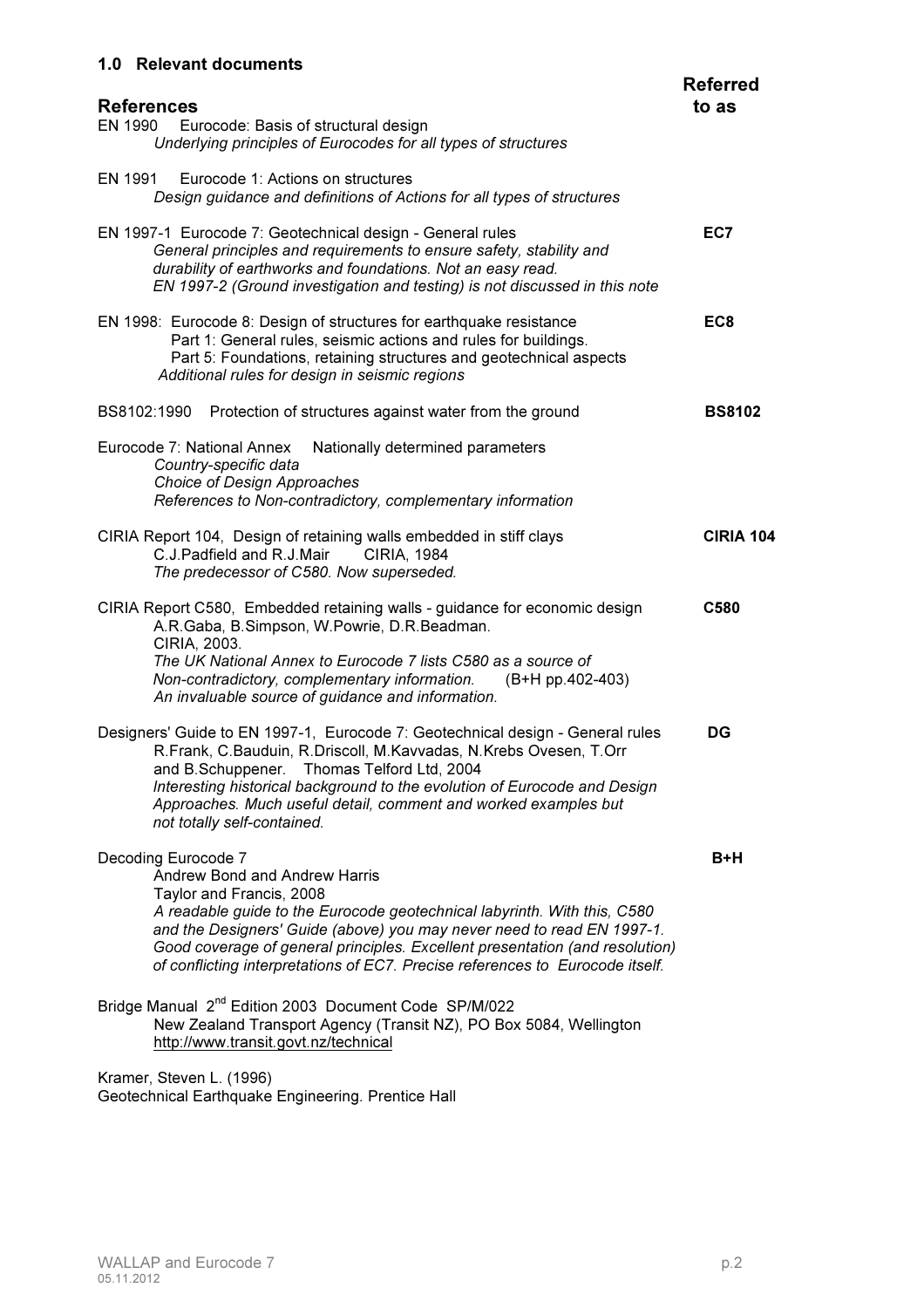## 2.0 Definitions

#### **2.1 Limit States** B+H p.29 §2.5

Serviceability Limit State is concerned with functioning of the structure (and adjacent structures), the comfort of people and the appearance of the works. B+H p.35 §2.8

Ultimate Limit State is concerned with collapse or instability of the works which may affect the safety of people or the structure, or cause major economic loss. EC7 identifies several different ULSs which must be verified.<br>Each is denoted by an acronym: B+H p.32 §2.7 Each is denoted by an acronym:

| <b>Limit state</b><br><b>Acronym</b> | <b>Description</b>                                                                                      | <b>Relevant to embedded walls</b>                                                                                                                                                    | <b>Information obtained</b><br>from Wallap analyses                                                                                                                                  |
|--------------------------------------|---------------------------------------------------------------------------------------------------------|--------------------------------------------------------------------------------------------------------------------------------------------------------------------------------------|--------------------------------------------------------------------------------------------------------------------------------------------------------------------------------------|
| EQU                                  | Loss of equilibrium e.g.<br>toppling                                                                    | No                                                                                                                                                                                   | n/a                                                                                                                                                                                  |
| <b>STR</b>                           | Failure of structural<br>members by excessive<br>deformation, formation<br>of a mechanism or<br>rupture | Yes. Bending failure of walls.<br>Tensile or pull-out failure of<br>anchors. Strut failure                                                                                           | Bending moments and<br>strut forces                                                                                                                                                  |
| <b>FAT</b>                           | Fatigue or creep failure                                                                                | Maybe. In very stiff clays with<br>high K <sub>o</sub> values, active pressures<br>which have relaxed during<br>excavation may recover to K <sub>o</sub><br>levels in the long term. | Long term stresses can<br>be modelled by a<br>resetting of soil<br>properties at the end of<br>construction                                                                          |
| <b>GEO</b>                           | Failure or excessive<br>deformation of the<br>ground                                                    | Yes. Active or passive failure of<br>soil. Ground heave.                                                                                                                             | Soil pressures and<br>horizontal displacements<br>are given in the<br>WALLAP output.<br>Vertical displacements<br>are not calculated by<br>WALLAP and must be<br>assessed separately |
| <b>UPL</b>                           | Loss of equilibrium due<br>to uplift by water<br>pressure                                               | Yes                                                                                                                                                                                  | Warning issued in<br>extreme cases. Uplift<br>pressures must be<br>assessed separately                                                                                               |
| <b>HYD</b>                           | Hydraulic heave, internal<br>erosion or piping due to<br>hydraulic gradients                            | Yes                                                                                                                                                                                  | None. Hydraulic<br>gradients must be<br>assessed separately                                                                                                                          |

#### Table 1

# 2.2 Actions, Effects, Resistances and Material properties

Actions are loads and other phenomena (e.g. thermal stresses, impacts, vibrations) which act on the structure. Actions are divided into: Best and the structure. B+H p.36 §2.9

Direct actions Forces applied to a structure e.g. Self weight, water pressure, pre-stress, temperature, wind, snow, impact.

Indirect actions Imposed deformations or accelerations

**Effects** are the stresses and bending moments within the soil mass and structural members (wall and struts) due to the design loads (actions) which will tend to cause failure of the soil / structure.

Resistance of a structural member is its capacity to withstand actions without failing e.g. the moment resistance of a wall, passive resistance of a soil mass. The resistance of a member is a function of its geometry and the strength of the material(s) of which it is made.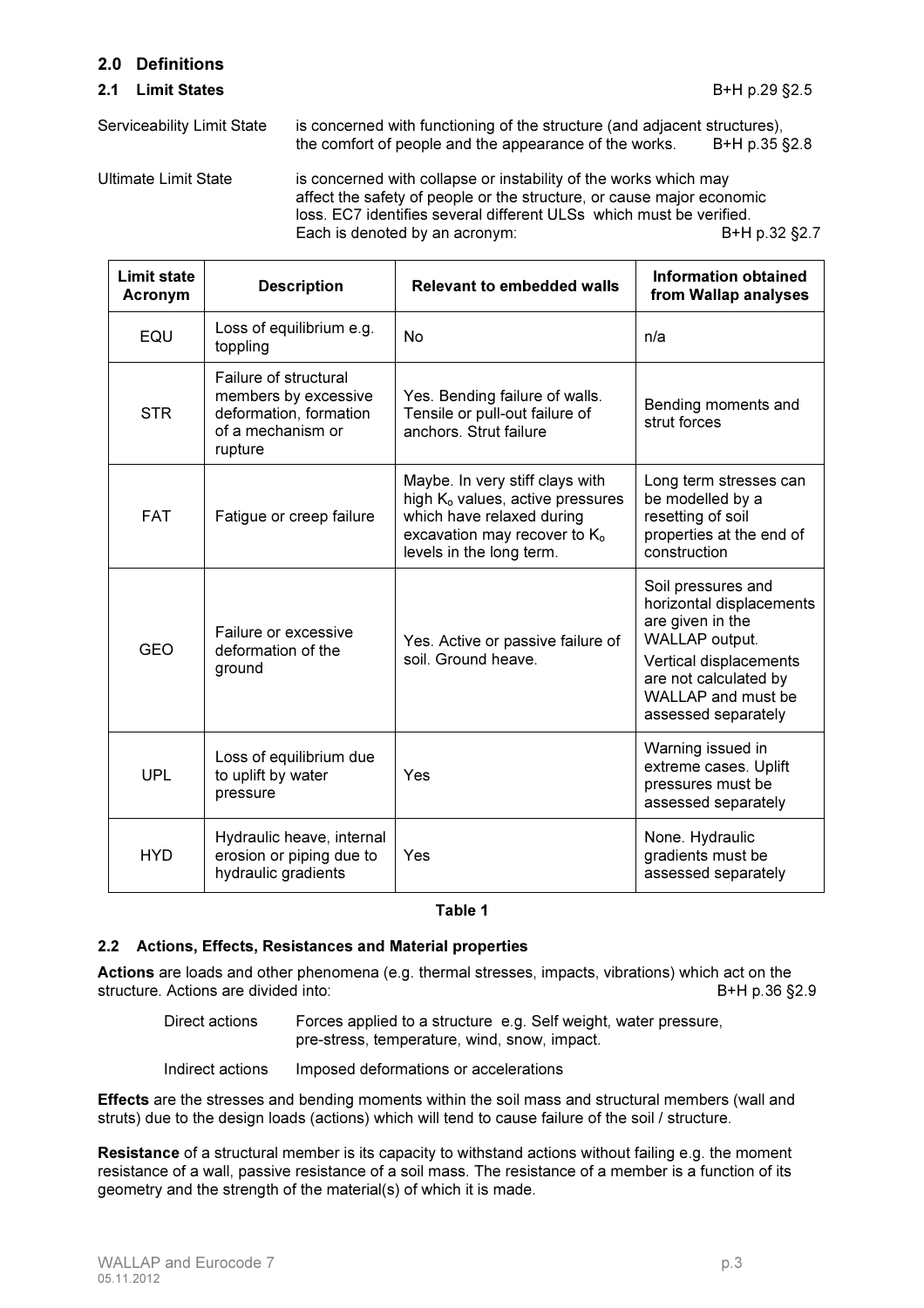Material properties (e.g. tensile strength of steel or shear strength of soil) determine the available resistance of parts of the structure.

Generic values of actions, effects, resistances and material properties are denoted by the symbols:

| Actions                    | F  |
|----------------------------|----|
| Effects                    | Е  |
| Resistances                | R  |
| <b>Material properties</b> | X. |

A safe design is achieved by applying partial factors to some or all of the above. For a simple structure e.g. a cable supporting a single tensile load, the Effect (tensile force in the cable) is proportional to the Action (the tensile load) and the Resistance (load capacity of the cable) is proportional to the Material strength (tensile strength of the cable). In such a simple case we would achieve the same margin of safety and the same design whether we apply our partial factor to the Action, Effect, Resistance or Material property. However, for retaining walls there are significant choices to be made in the application of partial factors. Traditional methods of retaining wall design have usually balanced Effects (active pressures) against factored Resistances (passive pressures). EC7, by contrast, prescribes the use of partial factors on Actions and Material properties.

### 2.3 Actions

2.3.1 Types of actions B+H p.37 §2.9.1

Actions are classified according to their variability over time.

| <b>Type of action</b> | Symbol | <b>Examples</b>                                                                                  |  |
|-----------------------|--------|--------------------------------------------------------------------------------------------------|--|
| G<br>Permanent        |        | Self weight of the structure and<br>permanent loads, water pressure<br>(under normal conditions) |  |
| Variable (live)       | O      | Traffic, snow, wind, thermal load                                                                |  |
| Accidental            | Α      | Accidental removal of a strut,<br>impact, fire, seismic load                                     |  |

#### Table 2

#### 2.3.2 Design situations B+H p.30 §2.6

Eurocode defines four design situations, Persistent, Transient, Accidental and Seismic. Table 3 summarises the actions and limit states to be considered for each design situation.

| Design           |                                                              | <b>Relevant</b> | <b>Limit States to be considered</b> |            |  |
|------------------|--------------------------------------------------------------|-----------------|--------------------------------------|------------|--|
| <b>Situation</b> | <b>Description</b>                                           | actions         | <b>ULS</b>                           | <b>SLS</b> |  |
| Persistent       | Normal use                                                   | $G + Q$         |                                      |            |  |
| Transient        | During construction or repair                                | $G + Q$         |                                      |            |  |
| Accidental       | Accidental removal of a strut,<br>impact, fire, seismic load | $G + A (+Q)$    |                                      | X          |  |
| Seismic          | 475 year return period quake                                 | $G + A (+Q)$    |                                      | X          |  |
|                  | 95 year return period quake                                  | $G + A (+ Q)$   | х                                    |            |  |

 $\sqrt{\phantom{a}}$  calculation required

#### x not applicable **Table 3**

Persistent and Transient situations both include Permanent and Variable actions. Seismic loads are often described as Accidental actions requiring only a ULS analysis. However, one expects structures:

- to resist destruction (ULS) under the most severe design earthquake.
- and also to resist significant damage (SLS) under more frequent smaller earthquakes.

Thus Table 3 includes the requirement of a SLS analysis for less severe earthquakes. See Section 4.10 for further treatment of the parameters required for seismic design.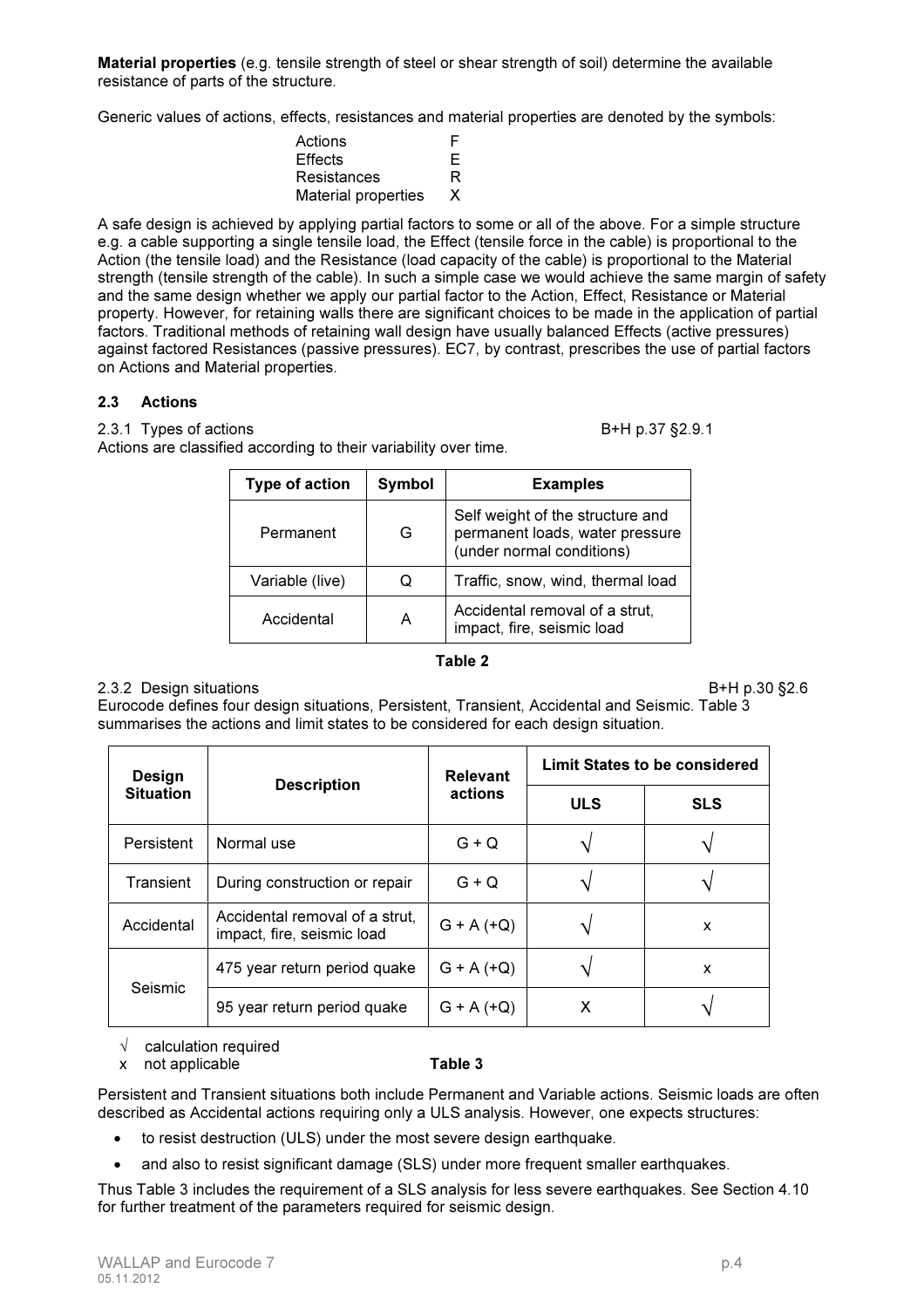For each design situation (Persistent, Transient etc…) there may be more than one load combination to consider. An individual action is denoted by its Characteristic value,  $F_k$ . Actions are combined in various proportions according to the Design Situation and Limit State being considered. The Representative value,

$$
F_{\text{rep}} = \psi.F_k
$$

where  $\psi$  is a combination factor chosen according to the relative importance of the action in a particular load combination and whether it is favourable or unfavourable.

Where several variable actions may occur *independently* one considers each action to take the "Lead" in turn. In each combination the Lead action has its full characteristic value ( $\psi$  = 1.0) while all the other variable actions are scaled down  $(w < 1.0)$ .

Unfavourable variable loads applied to a retaining wall are often a relatively small part of the total loading and to simplify matters they can all be assigned a combination factor,  $\psi = 1$  without loss of economy of design. In other cases, e.g. bridge abutments, variable actions can be very significant and it will be important to consider the full range of combinations with their respective ψ values. See B+H §2.9.2, p.42 for details

For permanent, accidental and seismic actions,  $\psi$  = 1.0

For favourable variable actions,  $\psi = 0$ 

2.3.4 Partial factors on actions

The Design value of an action is obtained from its representative value,

$$
F_{d} = \gamma_{F} . F_{rep}
$$

where  $\gamma_F$  is a partial factor whose value depends on -

a) the Limit State under consideration - SLS or ULS

b) whether the action is favourable or unfavourable.

c) the Design Approach adopted

Different sets of partial factors are defined for actions and material properties for each of the situations and limit states. Accidental and Seismic situations being less likely to occur require partial factors (typically 1.0) which are lower than for Persistent and Transient situations. Generally speaking all partial factors on actions are unity for the SLS case. (see also Section 3.3).

2.4 Material properties B+H p.129 §5.2; DG pp.24-30; EC7 §2.4.5

2.4.1 Characteristic values Material properties are derived from test results.



Material properties e.g. soil strength, are introduced into the calculation as characteristic values  $(X_k)$ . For non-geotechnical materials (e.g. steel and concrete) characteristic strengths are taken as the value which would be expected to be exceeded by 95% of samples. Due to the great variability of geotechnical materials and the difficulties in obtaining representative samples, EC7 redefines the characteristic value as

*a cautious estimate of the value affecting the occurrence of the limit state.* B+H §5.3.2

Bond and Harris (p.138) propose that "cautious estimates" can be equated with the "representative values" defined in BS8002 as

> *conservative estimates ... of the properties of the soil as it exists in situ ...* B+H §5.3.3 *properly applicable to the part of the design for which it is intended*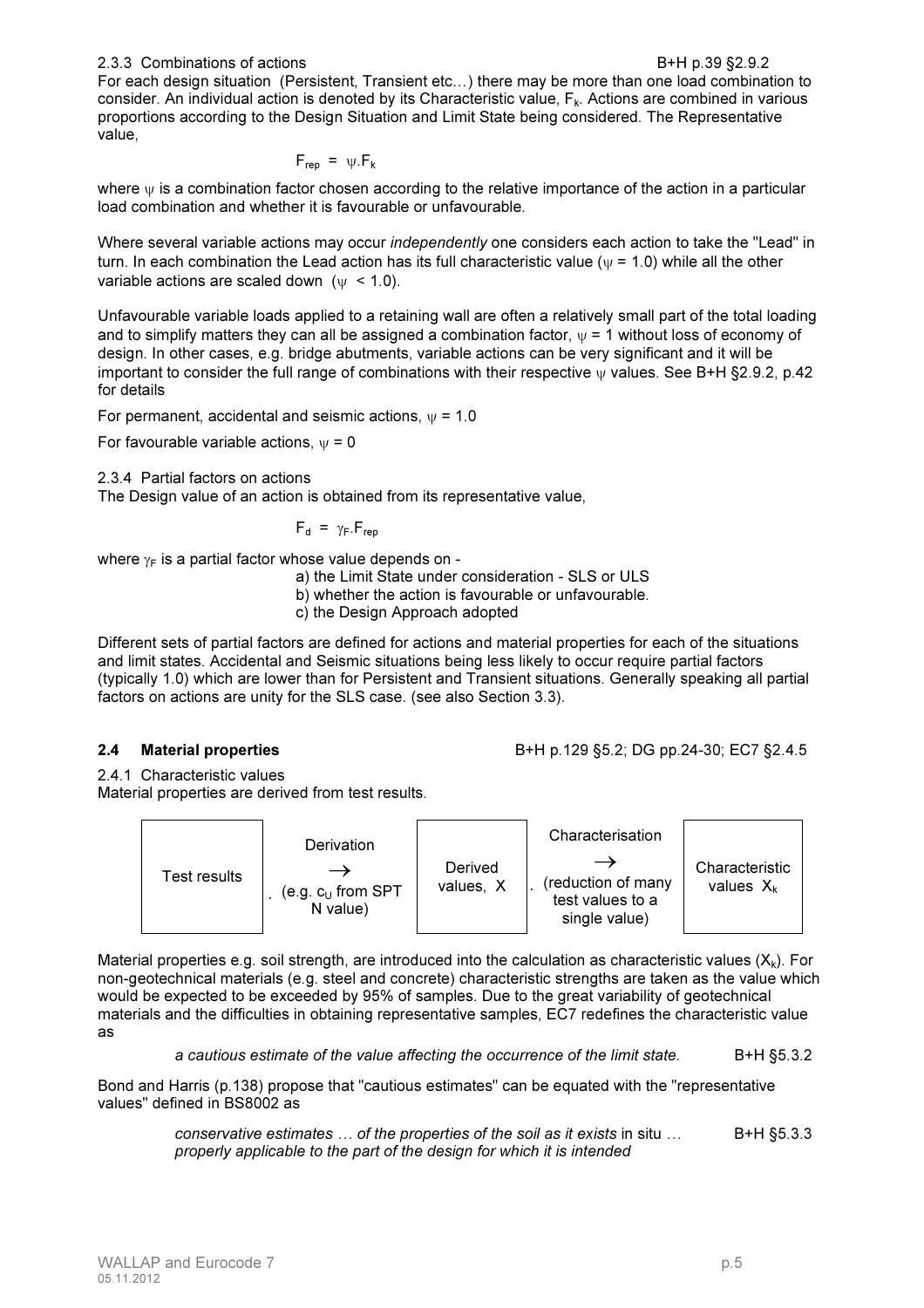BS 8002 prescribes that for parameters such as weight density which show little variation in value, the representative value "should be the mean of the test results". Where greater variations occur (e.g. soil strength) or where values cannot be fixed with confidence, the representative value "should be a cautious assessment of the lower limit …of the acceptable data". This seems a sensible approach to adopt for WALLAP analyses.

Note. The use of the term "representative" in BS 8002 is quite different from that in EC7 - see Section 2.3.3 above.

The Eurocode "cautious estimate" can also be equated with the definition in C580 of the term "moderately conservative"

> *A cautious estimate of soil parameters….. Worse than the probabilistic mean but not as severe as a worst credible parameter value. Sometimes termed a conservative best estimate.*

To summarise:

| Characteristic values / Cautious estimates | (EC7)     |
|--------------------------------------------|-----------|
| = Representative values                    | (BS 8002) |
| = Moderately conservative values           | (C580)    |

### 2.4.2 Parametric exploration of worst cases.

Much of the discussion of Characteristic values in EC7 and the above Section 2.4.1 assumes that "less is worse" when it come to the selection of strength and stiffness of soils and structural components. Experience and common sense lead to the conclusion that for redundant structures this is not necessarily so. A stiff wall attracts more moment than a flexible wall. In most cases stiffer soil will lead to lower bending moments but the possibility of the reverse situation is worth exploring especially for seismic loading. The effect of varying Ko is particularly unpredictable and if there is significant uncertainty about its value, a range of plausible values should be explored.

2.4.3 Partial factors on material properties

The Design value of a material property is obtained from its Characteristic value,

$$
X_{d} = X_{k}/\gamma_{M}
$$
 B+H p.51

where  $\gamma_M$  is a partial factor whose value depends on -

a) the Limit State under consideration - SLS or ULS

b) whether drained or undrained conditions operate

b) the Design Approach adopted

C580 (Design Approach B) requires the use of "worst credible" parameters i.e. the worst value of soil parameters that the designer realistically believes might occur. These may be regarded as comparable to Eurocode design values (ULS case) i.e. the characteristic value divided by its (ULS) partial factor.

# 3.0 ULS Design Approaches DG pp.3-5; B+H p.403

The following discussion relates only to ULS calculations. For SLS calculations all partial factors are unity i.e. SLS analysis is based on unfactored characteristic values of actions and material properties. But note that some non-European codes require SLS partial factors greater than unity e.g. the New Zealand Bridge Manual requires a SLS load factor on "normal" traffic load of 1.35 .

The ULS Design Approach discussed here relates to:

- Permanent, Transient, Accidental and Seismic situations
- Walls, footings and slopes. *Bearing pile design requires a different design approach on account of its highly empirical nature.*

A design approach is the method by which the required margin of safety is achieved. One can enhance the applied loads or decrease material strengths or consider a combination of these. EC7 has not managed to achieve a unified approach in relation to ULS design. Instead it offers a choice of three distinct Design Approaches which reflect the traditions, geology and preferences of the member countries. Each country has developed a National Annex to EC7 which specifies choices, parameters and information relevant to the practice in that country.

The EC7: UK National Annex specifies the use of DA1. Design Approaches 2 and 3 will not be discussed further in this note.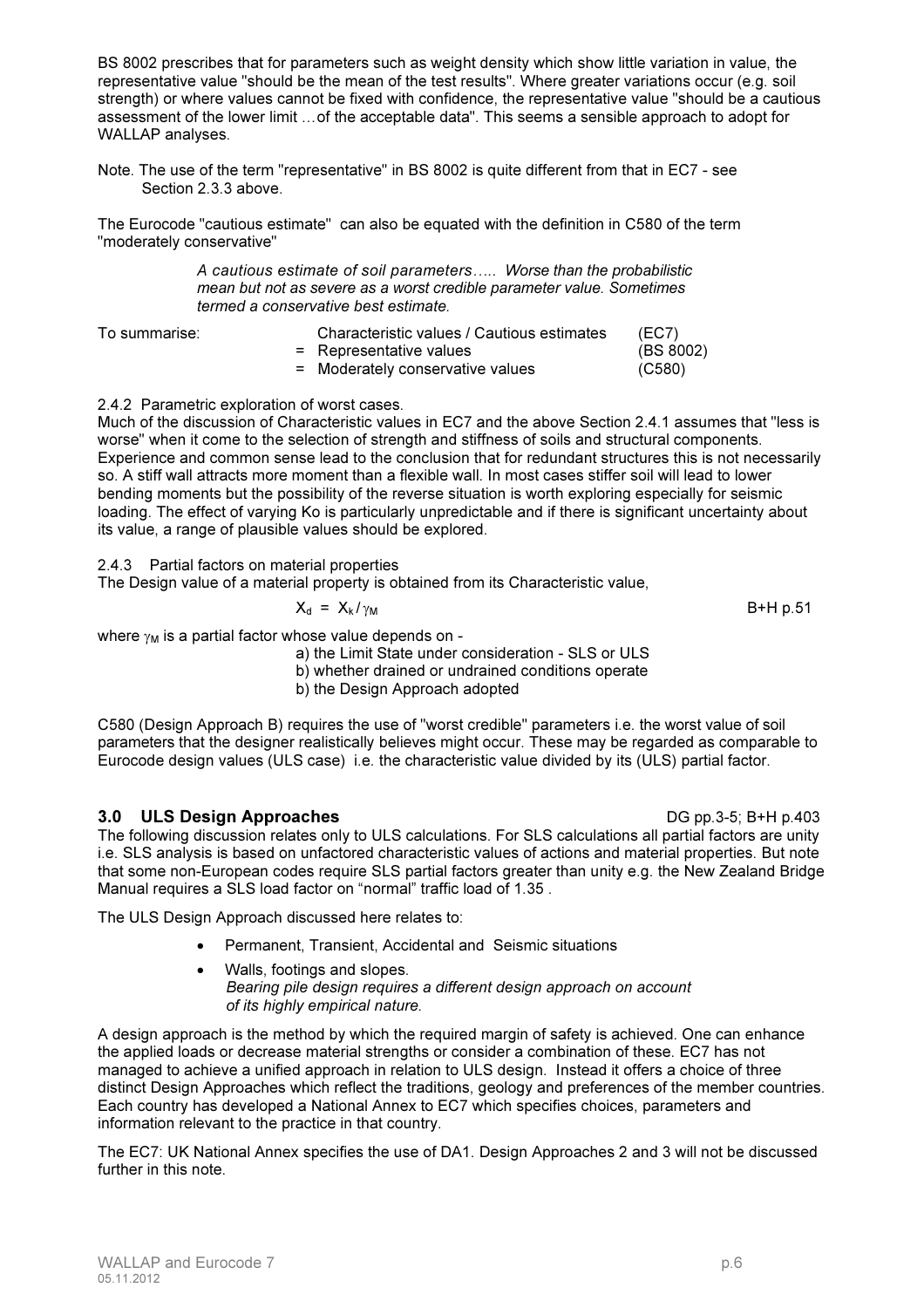#### 3.1 Design Approach 1 (DA1) - Permanent and Transient Situations

DA1 requires the engineer to consider two different combinations of partial factors:

- Combination 1 **places emphasis on the factoring of actions while using** unfactored material properties
- Combination 2 places emphasis on the factoring of material properties while using unfactored actions (except for variable [live] actions)

We do not factor all parameters in one combination on the grounds that it would be unduly pessimistic to assume that loads and soil strength might have worst credible values at the same time

| Design Approach 1                              |              | Combination 1      |                | Combination 2 |    |     |                |    |
|------------------------------------------------|--------------|--------------------|----------------|---------------|----|-----|----------------|----|
|                                                |              |                    | A <sub>1</sub> | M1            | R1 | A2  | M <sub>2</sub> | R1 |
| Permanent                                      | Unfavourable | Yc                 | 1.35           |               |    | 1.0 |                |    |
| actions(G)                                     | Favourable   | Y <sub>G</sub> fav | 1.0            |               |    | 1.0 |                |    |
| Variable actions                               | Unfavourable | YQ                 | 1.5            |               |    | 1.3 |                |    |
| (Q)                                            | Favourable   | <b>YQ</b> fav      | 0              |               |    | 0   |                |    |
| Coeff. of shearing resistance (tan $\varphi$ ) |              | Yφ                 |                | 1.0           |    |     | 1.25           |    |
| Effective cohesion (c')                        |              | Yc'                |                | 1.0           |    |     | 1.25           |    |
| Undrained strength $(c_u)$                     |              | $Y_{cu}$           |                | 1.0           |    |     | 1.4            |    |
| Unconfined compressive strength $(q_u)$        |              | Yqu                |                | 1.0           |    |     | 1.4            |    |
| Weight density $(y)$                           | Yy           |                    | 1.0            |               |    | 1.0 |                |    |
| Resistance (R)                                 | YR           |                    |                | 1.0           |    |     | 1.0            |    |

Table 4 (after  $B+H$  Fig.6.11)

Strictly (according to EC7) one must explore both Combinations and take the worse case for design. This note suggests that a simpler approach is appropriate and that in most cases a safe and economical design will be achieved by considering Combination 2 alone.

#### 3.2 DA1: Combination 1 - different interpretations

#### 3.2.1 A straight forward interpretation of Combination 1

Looking at B+H Fig. 6.11 (above) we would think that all that is required in Combination 1 is to factor external loads i.e. surcharges, wind load, impact load. According to the table, self weight of soil is not factored as it is both a favourable and an unfavourable load. It is clear that for most retaining walls such an interpretation of Combination 1 would be much less onerous than Combination 2 and so there would generally be no point in carrying out this extra analysis unless external loads (wind or structural) were very significant.

#### 3.2.2 Combination 1 as interpreted by the Designers' Guide

Nevertheless, in order to comply strictly with the requirement to factor "actions" it has become widely accepted that we should somehow factor the **effect** of self weight of soil. This is achieved by factoring total wall pressures and hence the resulting bending moments and strut forces. The main source for this approach is the Designers' Guide (DG) Section 9.7 p.158:

All soil parameters, water pressures, and permanent actions enter the calculation with their Characteristic values. Variable loads and surcharges enter the calculation with their Characteristic values multiplied by  $\gamma_0/\gamma_G$  (see Table 4 i.e. 1.5/1.35 = 1.1). The resulting bending moments and strut forces are regarded as unfavourable permanent actions which are then multiplied by  $\gamma_G$  (1.35) to obtained their design values.

It would seem reasonable to allow for Overdig in the data input although DG does not make explicit mention of it.

The above approach is also presented by B+H Section 12.5.1 p.420.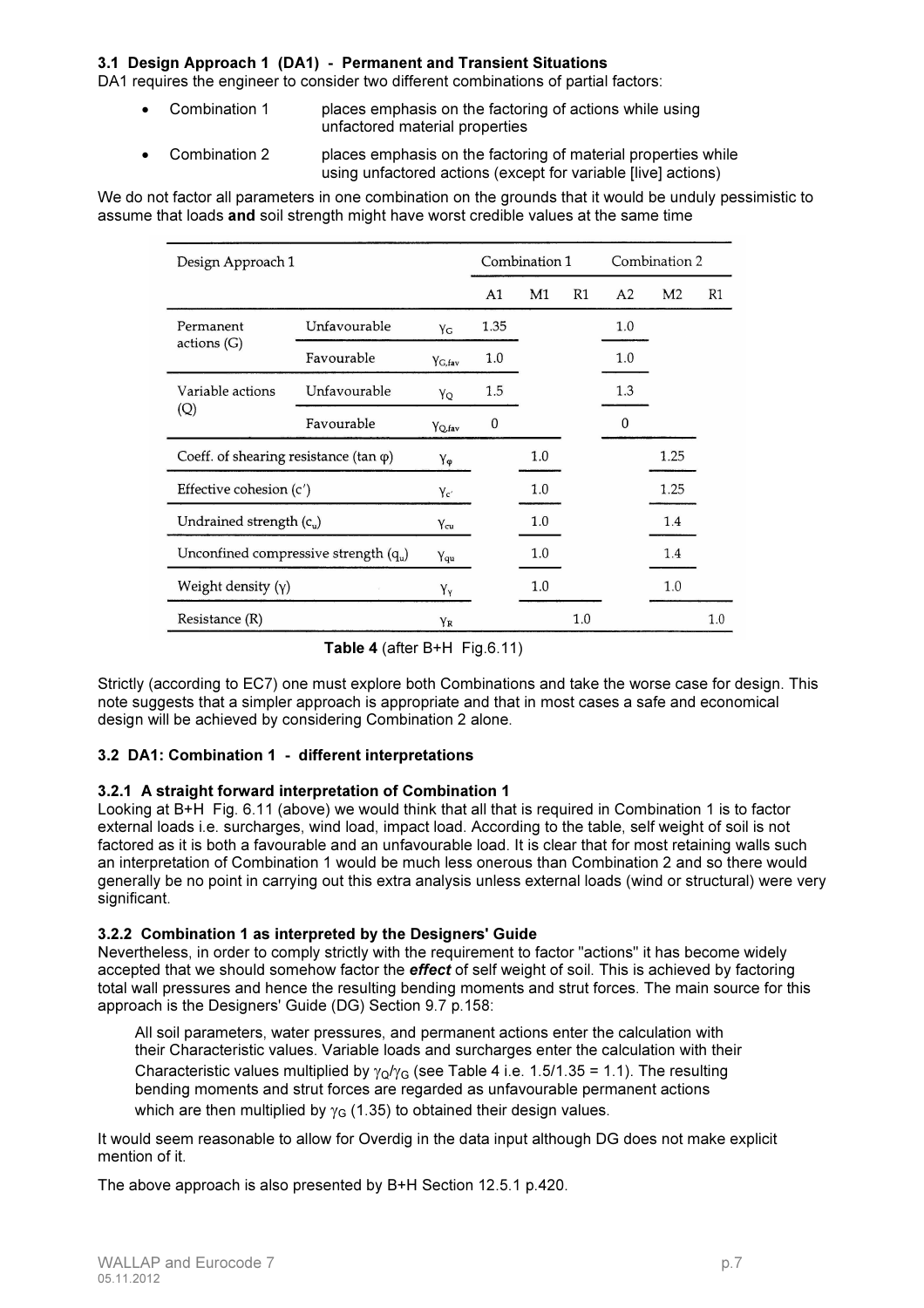## 3.2.3 Comment

We note that, apart from Overdig and Variable loads, which are pre-factored by 1.1, the input parameters are identical to the input for a SLS analysis. Similarly the resulting bending moments and strut forces get factored by 1.35 to obtain their design values. Looking at Section 7.1.1 we see that the DG interpretation of Combination 1 leads to design bending moments and strut forces which are only marginally greater than those obtained from an SLS design. We also note that any FoS obtained from this (Combination 1) analysis would be a lumped factor for which it is difficult to define a suitable design value. However we still have Combination 2 to ensure that stability is achieved and that design bending moments are safe.

Moreover the DG interpretation of Combination 1 is in essence not a proper ULS analysis. The point of a ULS analysis is to factor the input parameters as close to their source as possible whereas this scheme lumps all the unfactored parameters together and then factors the resulting structural forces.

Amongst reputable consulting engineers opinion is divided. The evangelical Euro-zealots carry out the above Combination 1 analysis as a matter of routine and may even insist that others do so too (in addition to SLS and DA1-2 analyses). The Euro-sceptics consider the implications of DA1-1 and find that they can generally ignore it if Applied Loads are not significant.

#### 3.2.4 Combination 1 options in WALLAP

Out of respect for published interpretations of Combination 1, WALLAP offers the Designers' Guide approach as "standard" under the heading DA1 Combination 1 in the FoS options. However our own "straight forward" interpretation of Combination 1 (as outlined above) is also available under the heading DA1 Comb. 1 (Alternative). This option is accessed under User Defined Limit State No.1 when you enter the "Limit State description".

#### 3.3 Accidental and Seismic Situations

Accidental situations include fire, impact, explosion and accidental removal of a strut. In Accidental and Seismic design situations one adopts a single Design Approach in which all Permanent Actions and Material Properties are given their unfactored characteristic values (see Section 4.10.1).

The situation in regard to Variable Actions is not so simple. It would be unreasonably pessimistic to assume that all Variable Actions (e.g. traffic, snow, wind) operate simultaneously at the moment of the Accidental or Seismic event. Detailed recommendations, which will depend on the type of structure (e.g. bridge abutment, harbour wall) and the nature of the accidental load, are beyond the scope of this note.

# 4.0 Selection of parameters

For each parameter you will need to provide its characteristic value (subscript k) for the SLS case and its design value (subscript d) for the ULS case (see Section 2.4.1). For many parameters such as soil strength, the characteristic value is derived from test data and the design value is derived from the characteristic value by applying a partial factor from Table 4.

Other parameters such as water pressure often have to be estimated for both cases and there is no simple factor which relates the ULS case to the SLS case. Each case is estimated on its own merits.

Note the terminology used here:

- Characteristic (unfactored) strengths (subscript k) are used for SLS analysis
- Design (factored) strengths (subscript d) are used for ULS analysis

#### 4.1 Geometry of the structure

Wall dimensions are taken as nominal values for all cases. In the case of steel piles due allowance must be made for corrosion.

The depth of the wall is usually taken as its nominal design value but one should consider the possibility that piles driven into a hard stratum might not achieve the anticipated penetration.

#### 4.1.1 Bending strength of the wall

WALLAP offers the possibility of defining the ultimate bending resistance of the wall. This can be useful where local failure in bending is anticipated under accidental or seismic loading or, occasionally, under working conditions. Thus this facility can be used as part of SLS as well as ULS calculations. The characteristic strength, M<sub>Wult</sub>, should be entered in the data. Values of Ultimate Moment Capacity of standard sheet pile sections are given in the WALLAP help system.

Caution should be exercised when allowing concrete walls to mobilise their full characteristic strength in SLS analyses as cracking may impair the durability of the wall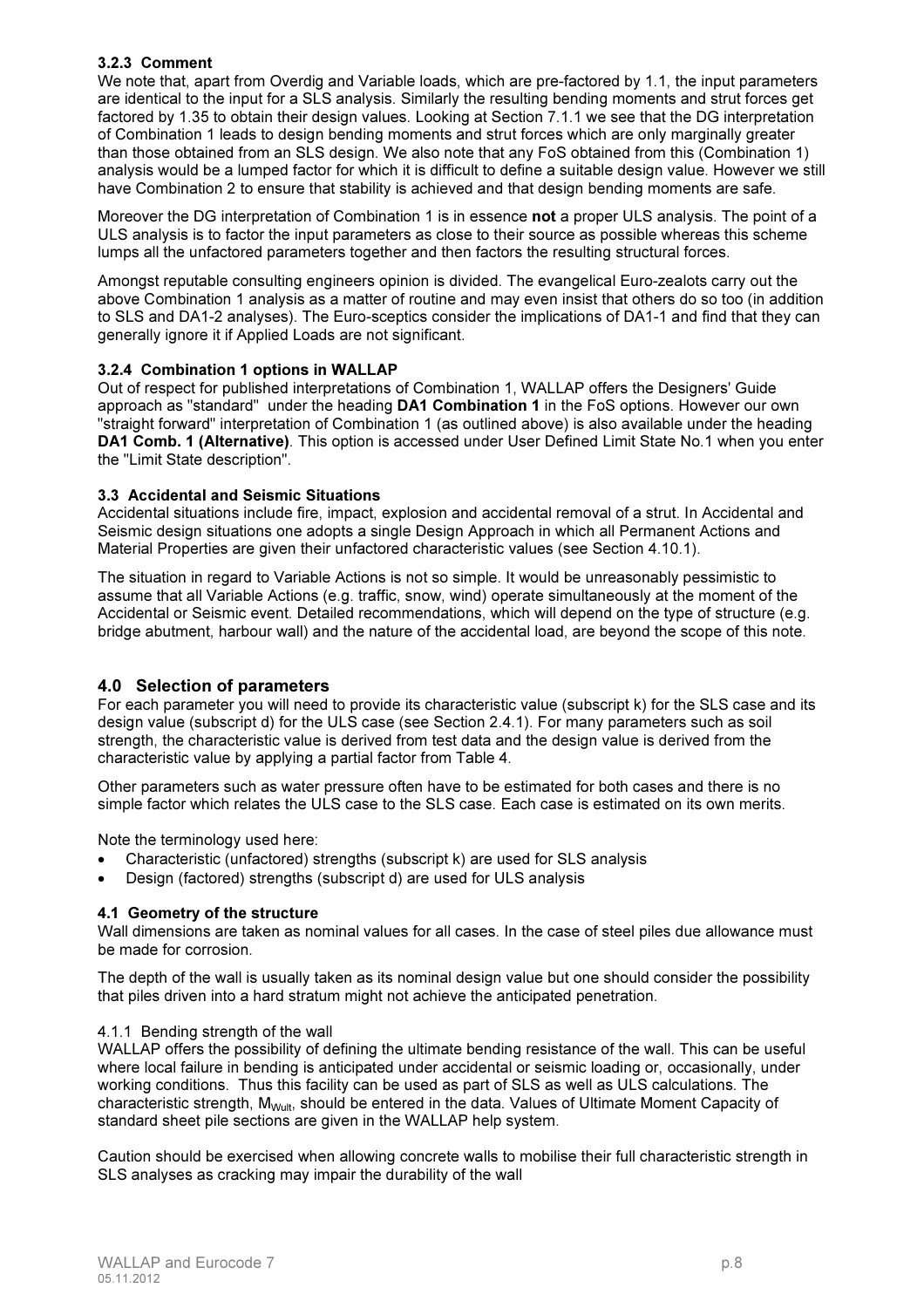#### 4.2 Excavation levels

The SLS case is analysed using nominal excavation levels including any extra planned excavation e.g. trenches for the installation of drains.

#### 4.2.1 Unplanned excavation B+H p.402 §12.3.2

This applies to the ULS case only. The allowance for over-excavation depends on the level of site supervision. For normal levels of supervision one allows for an unplanned excavation, ∆H, which is the lesser of

- a) 10% of the retained height (for cantilever walls)
	- 10% of the height below the lowest prop (for propped walls)

or

b) 0.5m

Larger values should be used if there is a high level of uncertainty about excavation levels e.g. dredging. Smaller values may be appropriate if strict supervision is in place.

### 4.3 In situ lateral pressure

C580 (§5.4.3) provides detailed advice on the measurement and derivation of  $K_0$  values. The most well known of the formulae (Jaky 1944) relates specifically to normally consolidated soils and is therefore relevant only in a minority of situations. Proper consideration of  $K_0$  is essential if one is to obtain meaningful results, especially in highly overconsolidated clays. The following rough and ready advice is proffered by C580

- for normally consolidated soils:  $K_0 = 1 \sin \phi'$  (Jaky 1944)
- for overconsolidated fine grained soils:  $K_0 = 1.0$
- for overconsolidated coarse grained soils:  $K_0 = 1.0$  for walls installed by non-displacement methods (eg bored pile walls, diaphragm walls).

The value of  $K_0$  affects the displacement required to mobilise the fully active and passive condition. Thus high values of  $K<sub>o</sub>$  can have a significant effect on calculated bending moments and displacements in the SLS case. As it is often difficult to assess  $K_0$  precisely it is not uncommon to explore a range of values so that one is aware of the implications of errors in  $K_{0}$ .

ULS analyses should be carried out (at least initially) using the characteristic values used for the SLS analysis. ULS bending moments will generally be less sensitive to  $K<sub>o</sub>$  and there is normally no need to explore a range of values.

# 4.4 Water pressures

Water pressure can represent a large proportion of the total pressure on the retained side and particular care must be taken in determining suitable design values. All estimates of water pressure (for both SLS and ULS analyses) must take account of:

- 1. The permeability and, most importantly, the *relative* permeability of the various strata which may give rise to perched water tables.
- 2. Permeability of the wall.
- 3. Penetration of the wall into an impermeable stratum if relevant.
- 4. Distribution of water pressures round the toe of the wall. WALLAP has a convenient facility for modelling a simple linear drop of gradient where this is appropriate in sufficiently uniform strata. Flow nets or other calculations are required for more complex conditions.

Extreme water pressures such as might arise from a burst water main are regarded as an Accidental situation (see Section 3.3).

4.4.1 Moderately Conservative and Worst Credible water pressure profiles

The concepts of Moderately Conservative (SLS) and Worst Credible (ULS) values apply to water pressures just as they do to material strength (Section 2.4.1). There is much discussion about how these values might be arrived at. Two main approaches are often mentioned:

- 1. Make separate estimates of Moderately Conservative and Worst Credible water pressures according to the known circumstances of the structure and its environment.
- 2. Estimate Moderately Conservative water pressures from the available data and derive Worst Credible values by factoring (as with soil strength).

This note recommends the use of separate estimates as discussed by B+H (Section 3.4.4). EC7 does provide for obtaining ULS water pressures from SLS water pressures by the application of a partial factor but there is no rational basis for this and separate estimates are to be preferred.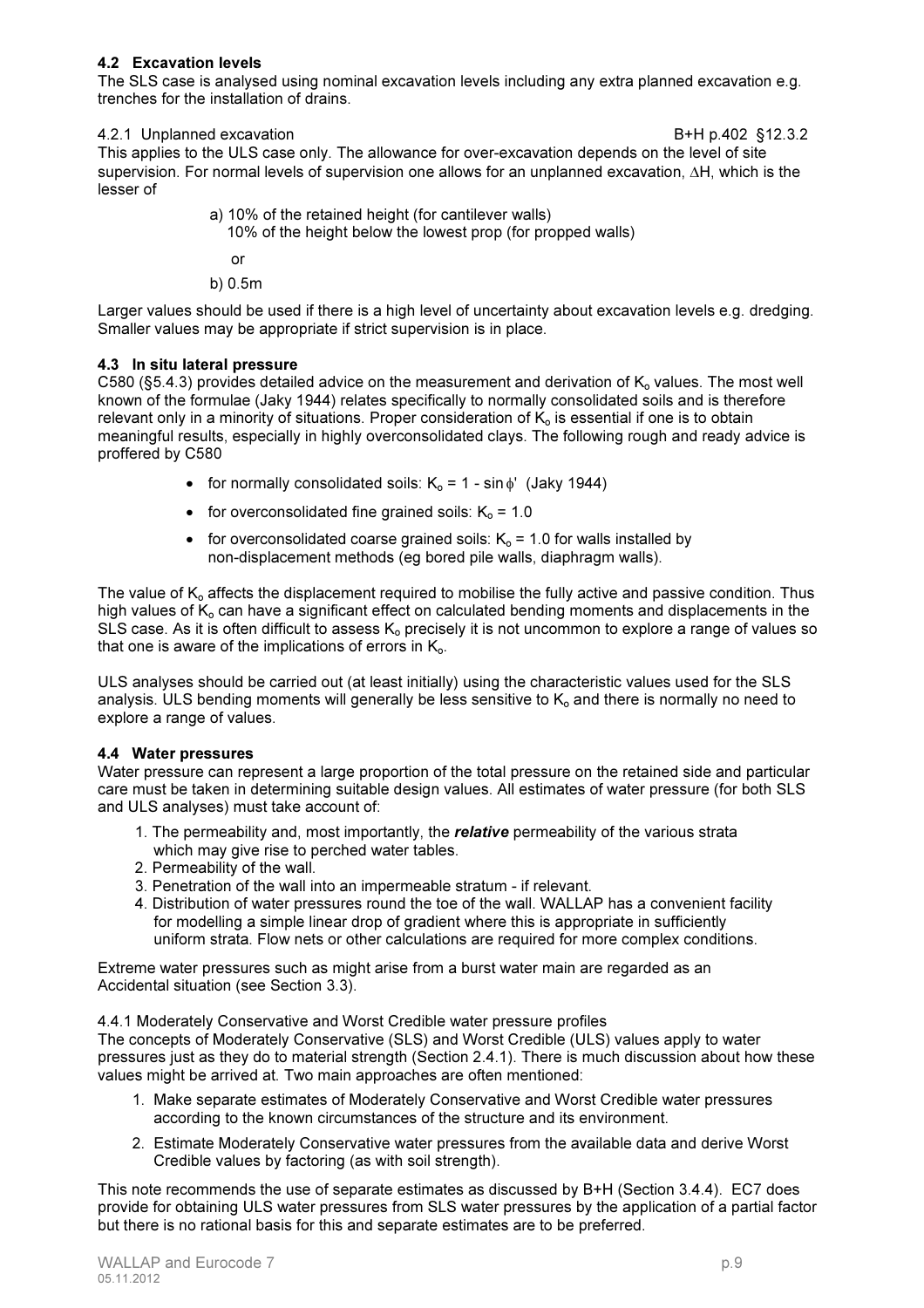The terms Moderately Conservative and Worst Credible require some clarification in order to obtain actual values for design. EC7 [Clause 2.4.6.1(6)P] defines them as follows:

Moderately Conservative water pressures (SLS) are the most unfavourable values which could occur in Normal Circumstances.

Worst Credible water pressures (ULS) represent the most unfavourable values that could occur during the **Design Lifetime** of the structure.

The estimation of "most unfavourable" water pressures during Normal Circumstances and Design Lifetime is strongly influenced by the type of soil being retained as described in the following sections.

#### 4.4.2 Impermeable and semi-permeable soils

In impermeable soils and in the absence of reliable drainage EC7 specifies that water level should normally be taken at the surface of the retained material for both the SLS and ULS cases (Normal Circumstances and Design Lifetime)

Long standing British practice (BS8102: 1990) is more lenient. The depth of the water table in the retained soil can be assumed to be 25% of the retained height of soil but in any case not greater than 1m.

It is suggested by some authors that EC7 is unrealistically strict in this respect and that the BS8102 approach is to be preferred. Whichever approach is adopted one uses the same water pressure profiles for the SLS and ULS cases.

4.4.3 Water filled tension crack in undrained medium or stiff clay

If there is the possibility of a water-filled tension crack in undrained cohesive soil then this must be assumed to occur in both the SLS and ULS cases. Even though the crack is assumed to fill to ground level, the crack itself will not extend to the toe of the wall. WALLAP allows the user to specify the maximum depth of water filled tension cracks which will usually be (much) less than the theoretical maximum depth and generally not greater than 2 or 3m. See C580 (§4.1.6) for further advice.

When modelling long term drained conditions in clay the water-filled tension crack option is not applicable and then the criteria of Section 4.4.2 should be adopted. However, even in the long term one should check for undrained behaviour with a water-filled tension crack as this may be more severe.

4.4.4 Permeable soils or in the presence of a reliable drainage system

For the SLS case (Normal Circumstances) the assessment of water pressures is based on:

- 1. Water pressures observed during the period (say a year or two) immediately prior to construction e.g. standpipes, piezometers, tide levels etc..
- 2. Reasonably foreseeable changes in ground water regime due to climatic variation and long term effects of construction.

For the ULS case (Design Lifetime) one takes the SLS as a base line and estimates the rise in the water table under the most adverse conceiveable conditions.

#### 4.4.5 Water pressures for DA1 - Combination 1 (ULS)

DA1-1 is a ULS case but the generally adopted procedure (see Section 3.2) is to carry out the WALLAP analysis using unfactored (SLS) parameters and then factor the resulting bending moments and strut forces.

Thus, although the above discussion has referred consistently to using Moderately Conservative water pressures for the SLS case and Worst Credible water pressures for the ULS case, you will see that in the summary tables of SLS and ULS parameters, you are advised to use Moderately Conservative water pressures for DA1 Combination 1.

This approach assumes that the effect of factoring bending moments makes due allowance for the difference between SLS and ULS water pressures. One is unlikely to incur gross errors as DA1 Combination 2 considers ULS water pressures.

#### 4.5 Soil strength

Characteristic (as defined in Section 2.4.1) values of soil strength should be derived in the usual way from field tests, laboratory tests or extrapolation from data from similar sites. C580, §5.4.4 gives much useful information on the derivation of strength parameters.

The decision on whether to carry out a drained or undrained analysis at any particular stage of the construction sequence is discussed in the WALLAP User Guide, in C580 and in any standard text on retaining wall design. It is not a matter which is addressed by EC7.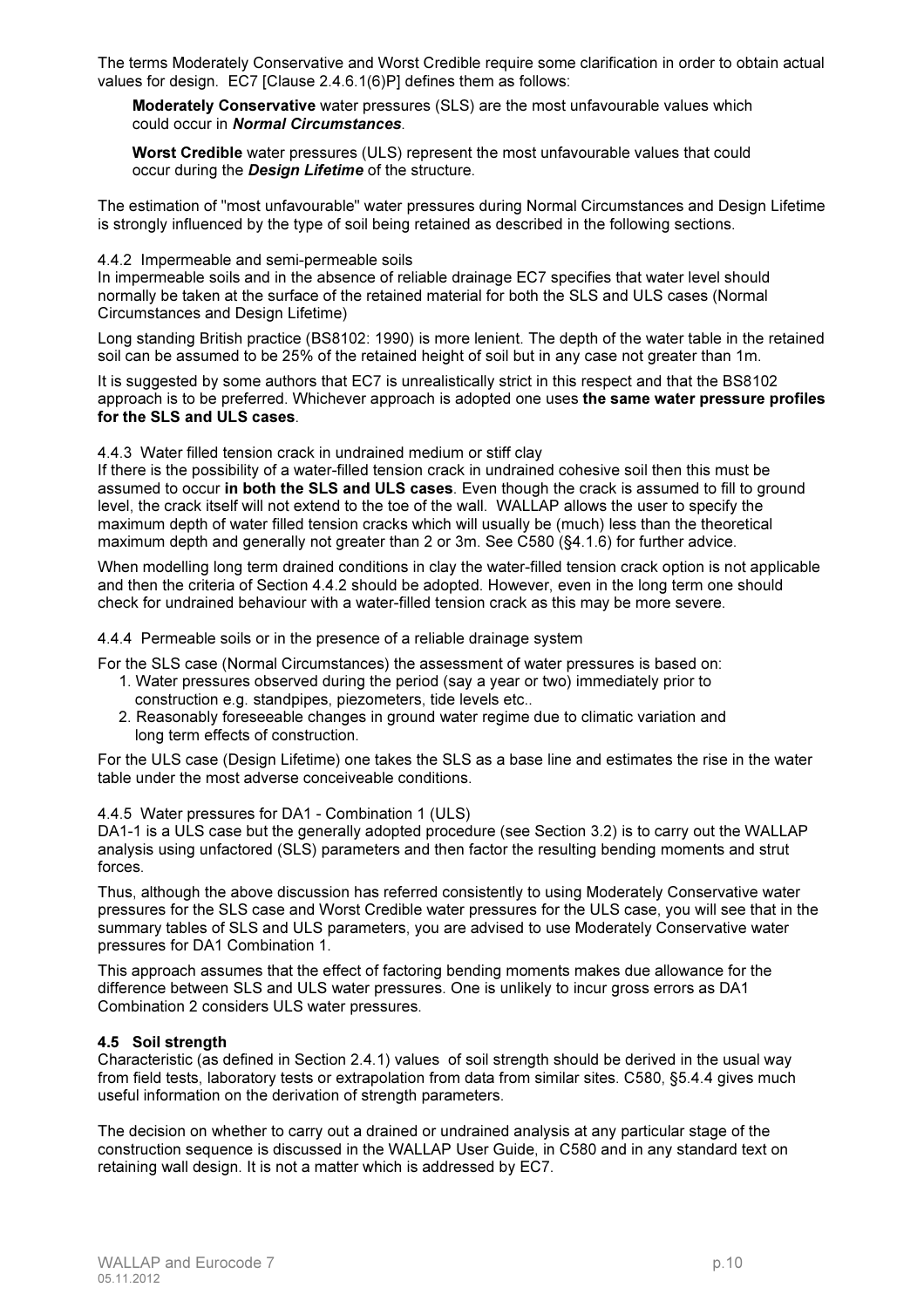#### 4.5.1 Angle of friction

There is some debate as to whether the design of retaining walls should employ characteristic strengths based on peak or critical state values of φ' (B+H p.431). The use of critical state (or even residual) values of φ' for characteristic strength represents a very cautious approach and is only appropriate in specific circumstances - for example:

- in soils which exhibit brittle behaviour or marked strain softening e.g. highly overconsolidated clays and very dense granular soils (SPT N value > 40).
- where it is impossible to obtain reliable estimates of peak strength from in situ tests or undisturbed samples.
- where wall installation or other construction activities have reduced the strength below its peak value
- where pre-existing shear surfaces make the use of in situ or laboratory measurements inapplicable.
- where a progressive failure mechanism means that peak strength is not mobilised simultaneously throughout the soil mass.

For most situations, characteristic values of  $\phi'$  can safely be based on  $\phi_{\text{peak}}$ . Any concerns about brittle behaviour will be addressed by the use of critical state values in the ULS analysis.

The next question is how to derive the ULS design value from the characteristic value. One could simply apply the prescribed factor (1.25) in Table 4. However for very dense granular soils, peak φ' may be much greater than  $\phi_{\text{cv}}$  and it might be prudent to use  $\phi_{\text{cv}}$  as the ULS design value.

To summarise, it is recommended that SLS calculations are normally based on characteristic values of  $\phi_{peak}$  and that ULS calculations are based on either factored values of  $\phi_{peak}$  or unfactored values of  $\phi_{cv}$ where this is less than factored  $\phi_{\text{peak}}$ .

#### 4.5.2 Drained cohesion

Drained cohesion is not a fundamental soil property and values should be obtained from tests within the appropriate stress range. Values of apparent cohesion obtained from triaxial tests should be used with caution. High values generally indicate too high a rate of testing. Characteristic values of cohesion can be derived directly from the triaxial data.

#### 4.5.3 Undrained cohesion

Characteristic values of undrained cohesion are often derived form in situ test (SPT values). There is often a great deal of data with a large scatter. Advice on interpreting these data can be found in Decoding Eurocode 7 Ch.5.

Design values for ULS analysis are obtained by applying the partial factors in Table 4 to the characteristic values.

#### 4.5.4 Strength of softened soil at excavation level

Undrained cohesive soils are liable to softening at excavation level on the retaining side during construction. It is customary to allow for a reduction in strength of up to 30% within the top 0.5m or so. C580, §5.9.1 offers guidance on the degree and depth of softening. The actual amount of softening to be allowed will depend on many factors including permeability of the soil, control of ground water and speed of construction.

The softened strength should be regarded as the characteristic strength since it represents a moderately cautious view of conditions which will actually pertain during in construction. The softened soil will in most cases be removed by excavation before completion of the works. Nevertheless the softened strength will feature in the SLS analysis of the permanent works. Any movements and bending moments which develop as a result of softening will form part of the cumulative bending moments and displacements.

The ULS strength should, in principle, be obtained by factoring the characteristic strength. There is no clear guidance on this point and it must therefore remain a matter of judgement as to whether the application of the usual partial factor (1.4) would lead to unreasonably conservative strength values.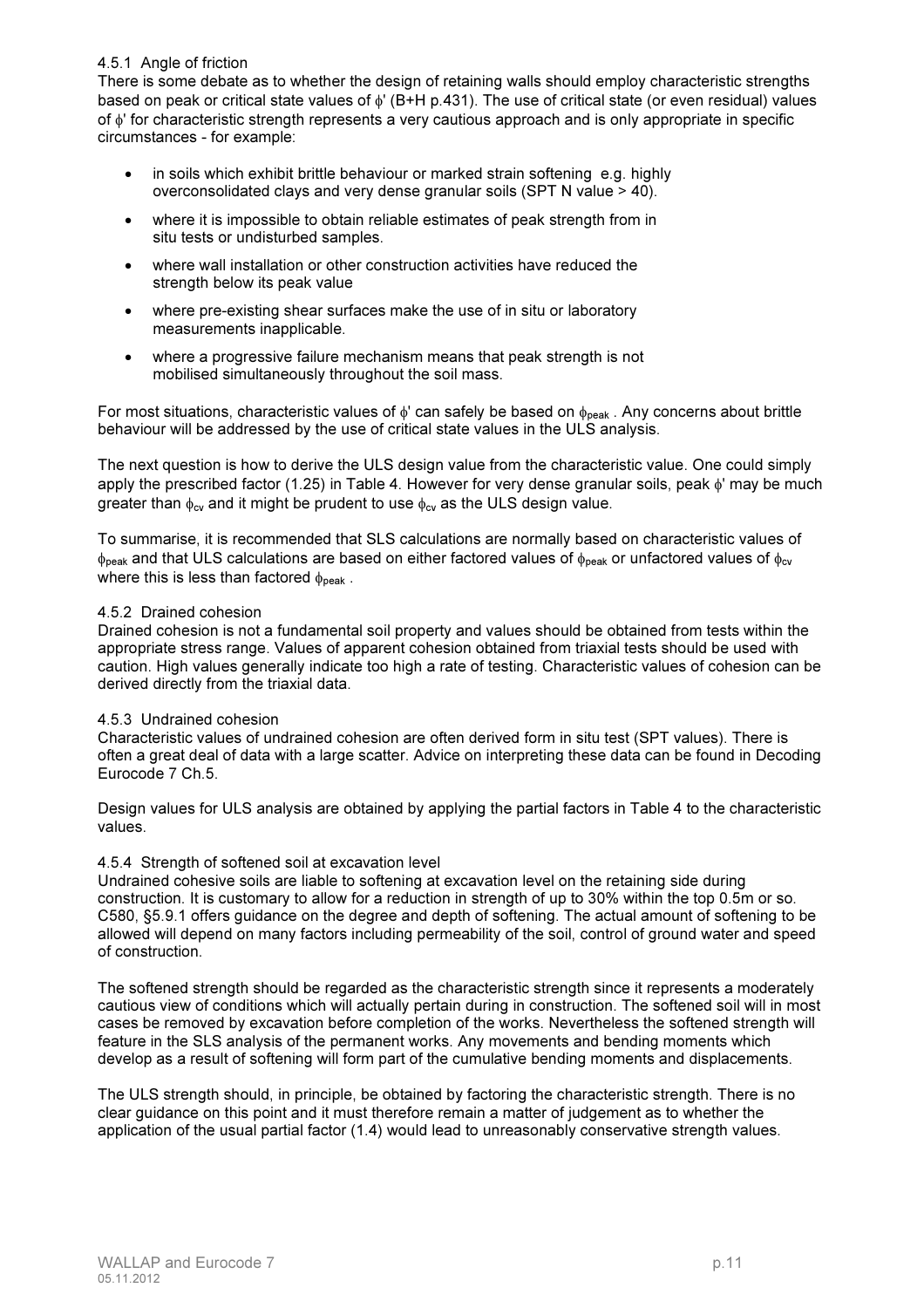#### 4.5.5 Strength of the founding stratum

Where the wall penetrates only a small distance (say 1m or so) into a particularly strong or stiff stratum the calculated bending moments will very sensitive to the fixity provided by that stratum. Caution must be exercised in assumptions concerning

- the actual penetration of the founding stratum which may be achieved in practice
- the strength of the founding stratum bearing in mind any disturbance which might occur during wall installation.

A range of situations should be considered and characteristic values should be selected corresponding to the worst plausible case.

4.6 Wall friction B+H p.405 §12.3.4

C580 and EC7 prescribe ULS wall friction values based on  $\phi_{cv}$  rather than  $\phi_k$  as has been the practice for many years according to CIRIA 104 and BS8002. The amount of wall friction also depends on the wall material. Recommended ULS values of tan δ are given below:

| Wall material     | ULS Wall friction, tan $\delta$<br>C580 and EC7 |                       | Wall friction, tan $\delta$<br>CIRIA 104 and BS8002 |                                               |  |
|-------------------|-------------------------------------------------|-----------------------|-----------------------------------------------------|-----------------------------------------------|--|
|                   | Active                                          | Passive               | Active                                              | Passive                                       |  |
| Steel             | $tan($ % $\phi_{cv})$                           | $tan($ % $\phi_{cv})$ | CIRIA 104                                           | CIRIA 104                                     |  |
| Cast concrete     | $tan(\phi_{cv})$                                | $tan(\phi_{cv})$      | $tan($ % $\phi_k$ )                                 | tan( $\frac{1}{2} \phi_{k}$ )                 |  |
| Pre-cast concrete | $tan($ % $\phi_{cv})$                           | $tan($ % $\phi_{cv})$ | <b>BS8002</b><br>$\frac{3}{4}$ tan $(\phi_k)$       | <b>BS8002</b><br>$\frac{3}{4}$ tan $(\phi_k)$ |  |

Table 5 (after B+H p.406)

Note that  $\phi_{\text{cv}}$  is already a conservative estimate of strength relative to the characteristic value and no further factor is required for the ULS case. In terms of actual design, this does not represent a radical departure from CIRIA 104 and BS8002 since the earth pressures (or the moments derived from them) in those calculations were then factored to achieve a suitable margin of safety.

An allowance for wall friction is not always appropriate e.g. where there are large bearing or pull-out loads on the wall. See C580 (§4.1.4) for further discussion of these situations.

SLS values of tan δ are not explicitly mentioned in C580 or EC7 but we can achieve a consistent approach by substituting  $\phi_k$  for  $\phi_{cv}$  in Table 5.

Note that one can no longer make direct use of traditional earth pressure tables to find ULS values of K<sub>a</sub> and K<sub>p</sub> in terms of  $\delta/\phi_{\text{cv}}$  and  $\phi_{\text{d}}$  since the  $\phi$  values are not the same. To use such tables you have to work out your δ value from Table 6, calculate  $δ/φ<sub>d</sub>$ , and look that up in your K<sub>a</sub> or K<sub>p</sub> tables. To avoid this cumbersome procedure the WALLAP help facility has been modified to provide values of  $K_a$  and  $K_b$ directly in terms of  $\delta$  and  $\phi$ .

You can still use traditional earth pressure tables to find SLS values of K<sub>a</sub> and K<sub>p</sub> in terms of  $\delta/\phi_k$  and  $\phi_k$ since the  $\phi$  values are the same.

#### 4.7 Soil stiffness

Subgrade reaction and quasi-FE analyses require values of Young's modulus of the soil. Direct in situ measurements using a self-boring pressure meter can provide good indications of modulus but such data are rarely available. More usually we estimate Young's modulus via correlations with SPT N values and undrained strength. The following rules of thumb may be adopted:

> $E_{U} = M.c_{U}$  for stiff overconsolidated clay where M is between 500 and 1000

$$
E' = 0.8 E_U
$$

 $E' = F.N<sub>60</sub>$  (MPa) for coarse grained soils

where F= 1.0 for normally consolidated soils and F= 2.0 for overconsolidated soils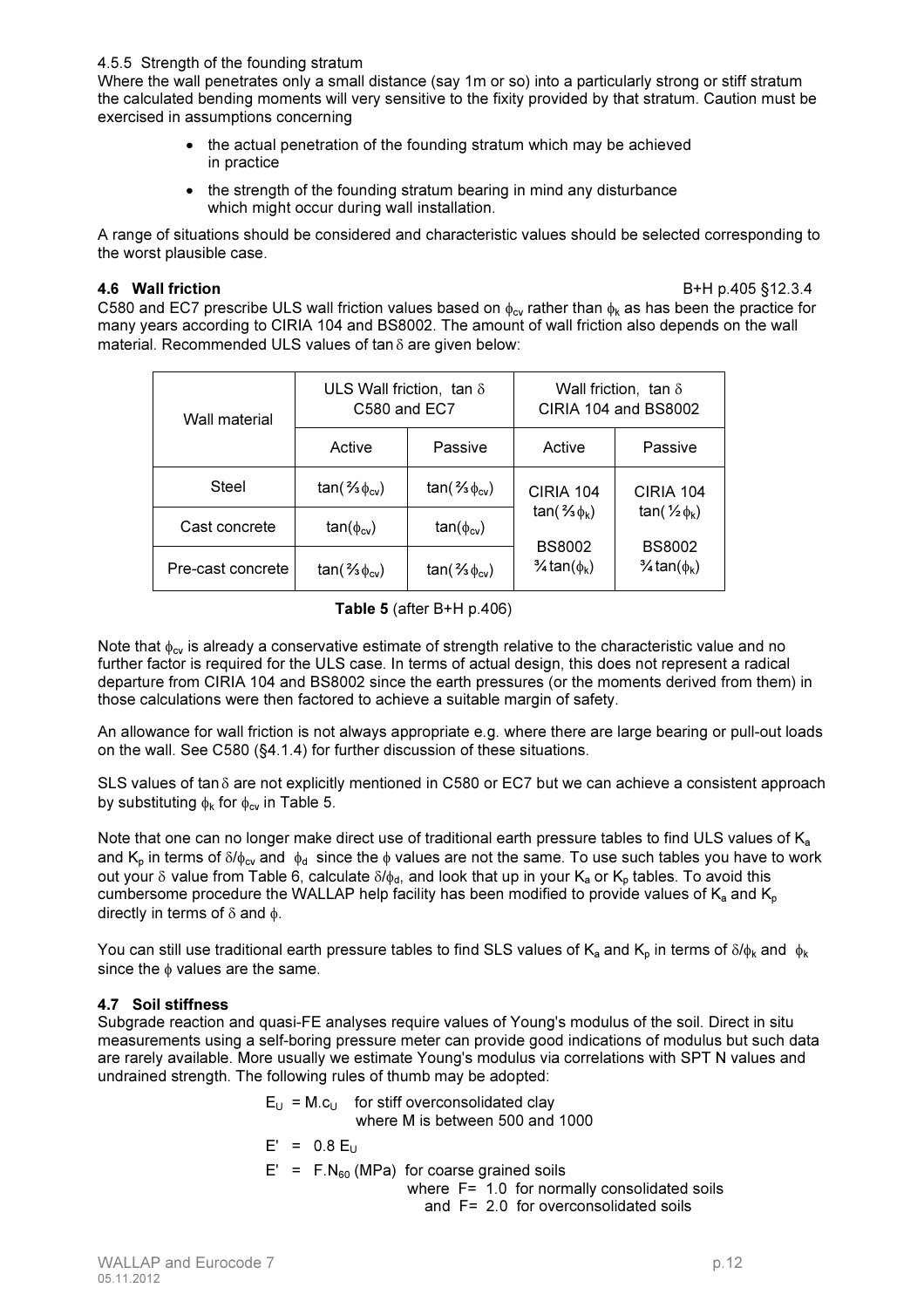For further discussion of correlations between undrained shear strength and Young's modulus see the WALLAP User Guide and also C580 (§5.4.5).

The values obtained from the above correlations are characteristic values suitable for the SLS analysis. EC7 does not specify partial factors for soil modulus but C580 recommends that moduli for ULS calculations should be taken at 50% of their SLS values. This reflects the non-linear nature of soil elasticity and the lower modulus at higher strains. (B+H p.419 §12.5.1)

Young's modulus under seismic conditions is the subject of much debate. Seismic events are associated with high strain rates and large total strains. High strain rates are associated with increased modulus compared to static conditions whereas large strains are associated with lower modulus. It is sometimes assumed that the increase in modulus due to high strain rate cancels out the reduction due to large strains and so one uses SLS values of modulus to model seismic conditions. More detailed advice can be found in Chapter 6 of Kramer (1996).

Poisson's Ratio for drained soils lies in the range 0.1 to 0.3. The same value is used for SLS and ULS calculations. Poisson's Ratio for undrained soil is 0.5 by definition although for mathematical reasons WALLAP like all FE programs can only handle a value close to 0.5.

#### 4.8 Surcharges and loads applied to the wall

4.8.1 Surcharges applied to the ground C580 states:

> *For flat ground and walls retaining heights greater than 3m, it is recommended that a minimum surcharge of 10kPa should be applied to the surface of the retained ground in design. For walls retaining less than 3m, this surcharge load may be reduced provided the designer is confident that a minimum surcharge of 10kPa will not apply, during the life of the structure.*

This nominal surcharge is regarded as an "unfavourable variable" surcharge. 10kPa is its characteristic value. For Combination 2 (see Section 3.1) apply a partial factor of 1.3 and for Combination 1 (if considered) apply a partial factor of 1.5.

Other unfavourable variable surcharges e.g. traffic and cranes, are treated similarly.

Unfavourable permanent surcharges e.g. self weight of building, are only factored in DA1 Combination 1.

#### 4.8.2 Horizontal and moment loads applied to the wall

Unfavourable loads applied directly to the wall are treated in the same way as surcharges. Characteristic values are used for the SLS case and partial factors are applied in the ULS case. Some loads (e.g. moment loads applied to the wall) may be both favourable and unfavourable e.g. increasing bending moments but decreasing deflections. If in doubt a range of values should be considered.

Strut and anchor pre-stress loads are entered as their characteristic (nominal) values (in both SLS and ULS analyses) and are never factored as they are regarded as permanent favourable actions.

#### 4.8.3 Favourable variable surcharges and loads

Favourable variable loads are not included (partial factor = zero). If a Favourable variable load has a minimum value then that is regarded as a Permanent load with a partial factor of 1.0

#### 4.9 Strut and anchors

Strut/anchor dimensions and modulus are taken as characteristic (nominal) values for the SLS and ULS cases. The pull-out resistance and tensile strength of anchors (or the compressive strength of struts) are not mentioned in WALLAP. It is the designer's responsibility to ensure that struts/anchors have sufficient capacity to withstand the loads calculated by WALLAP for both the SLS and ULS cases.

Strut and anchor pre-stress loads are entered as their characteristic (nominal) values and are never factored as they are regarded as permanent favourable actions.

#### 4.10 Seismic loads

Seismic loading is introduced into a WALLAP analysis as a special type of construction stage. The effect of the earthquake is represented by a horizontal (and/or vertical) acceleration applied to the soil mass i.e. the dynamic reality is modelled as equivalent static forces. Design values of acceleration are selected according to location, type of structure and foundation soil, following local codes of practice and experience. Within the EU the relevant information can be found in the EC8 Annex for the particular country.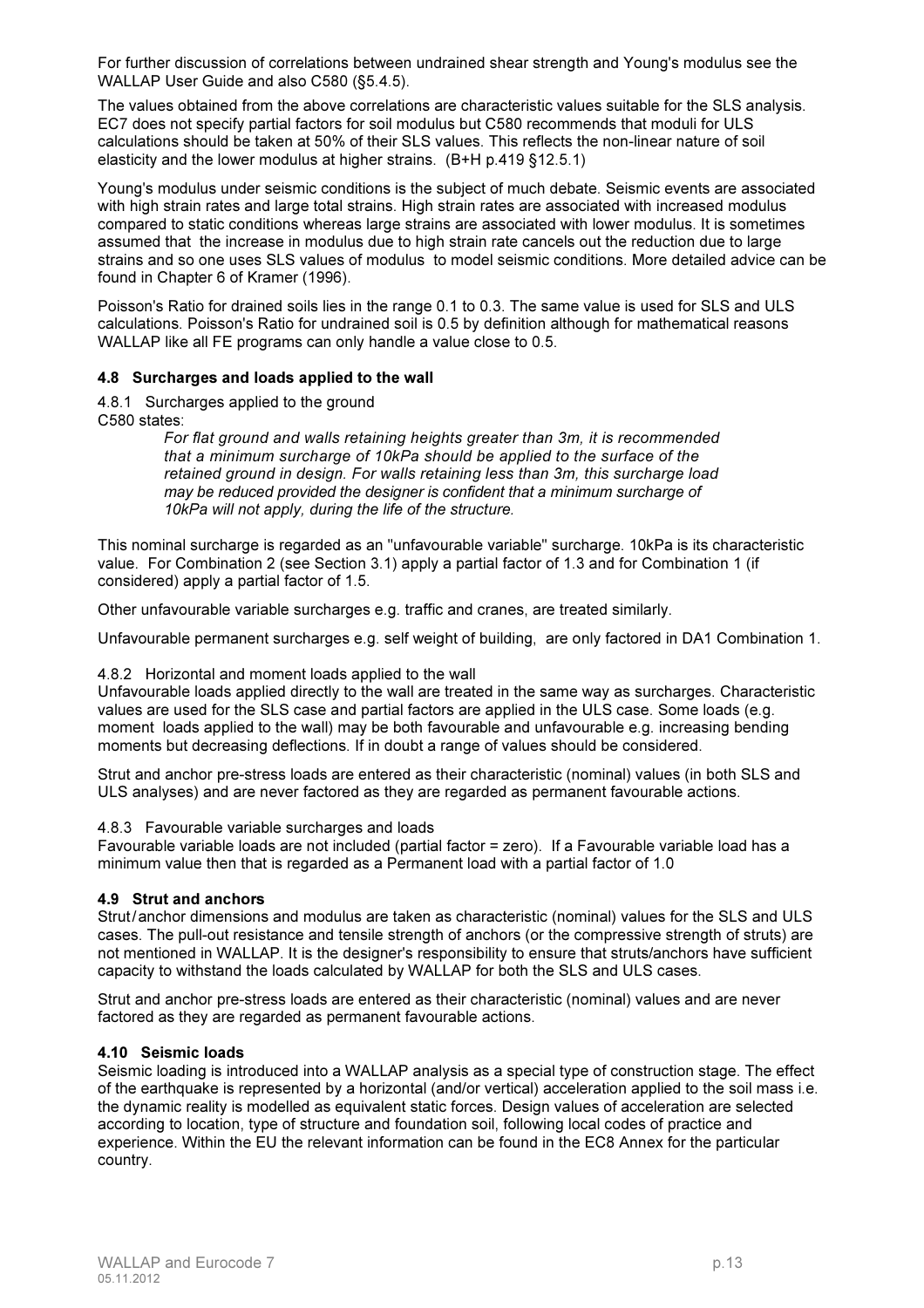EC8: Part 1 adopts a performance-based seismic design (PBSD) which relates levels of damage (inelastic displacements) to the return period of the earthquake. EC8 considers two levels of damage:

#### No-collapse requirement:

*"The structure shall…withstand the design seismic action without local or global collapse, thus retain its structural integrity and a residual load bearing capacity."*

Damage limitation requirement:

"…to withstand an earthquake without occurrence of damage and limitations of use".

The first is clearly a ULS criterion and is deemed to be satisfied by designing for an earthquake with a return period of 475 years. Longer return periods may be required for critical structures such as hospitals or schools. The second is a SLS criterion and is deemed to be satisfied by designing for an earthquake with a return period of 95 years.

The WALLAP analysis does not automatically take account of the effect of the earthquake on soil properties or water pressures (e.g. liquefaction). These effects must be calculated separately and introduced into the construction sequence as additional stages (see Section 4.10.3). 4.10.1 ULS analysis

The first step is to determine the Reference Peak Ground Acceleration (PGA, or agR) for the required return period (usually 475 years) at the relevant location. This will usually be obtained from a seismic hazard map.

Two modifications need to be made to the PGA before it can be used in design

- A response factor to take account of the geometry of the structure and amplification of the vibrations by the soil
- An importance factor related to the purpose of the building.

The resulting acceleration is taken as the design value for ULS calculations. A PGA of less than 0.05g lies outside the provisions of EC8 and no special design measures are required.

One does not combine seismic forces with *factored* loads and soil strengths as this would be unreasonably pessimistic (B+H §2.13.2 p.52). Thus although the soil strengths are at their characteristic values the resulting analysis is, in effect, a ULS analysis as it is believed that the combination of characteristic strengths with seismic load represents a worst conceivable scenario.

#### 4.10.2 SLS analysis

The procedure is as for the ULS analysis but starting with the PGA for an earthquake with a 95 year return period. If this data is not directly available it can be obtained by extrapolation from the 475 year return period PGA.

4.10.3 The WALLAP construction sequence

Seismic loading would normally appear at the end of the WALLAP construction sequence. The following additional adjustments to the data may be required:

- If clay deposits are involved it might be appropriate to change the properties of clay layers to their undrained values before applying the seismic loading stage.
- Cyclic loading due to seismic vibrations might:
	- increase water pressures
	- decrease soil strength and stiffness decrease wall friction

One should make cautious estimates of the new parameters and introduce them into the calculation as characteristic values. No further factoring of these parameters is called for as, again, this would be unreasonably pessimistic.

Kramer (1996) discusses the effects of cyclic loading in great detail. Particular care must be taken in respect of water pressure as this is likely to be the single most significant contributor to loss of stability. The properties of the affected layers and the new water pressure profiles should be implemented as additional construction stages *before* applying the seismic loading stage.

Local yield of the wall can be an important feature of seismic design. The characteristic (un-factored) yield strength of the wall is entered in the "Wall properties" section of the WALLAP data.

One could consider more than one seismic event e.g. separate or combined vertical and horizontal accelerations and these can be placed in sequence.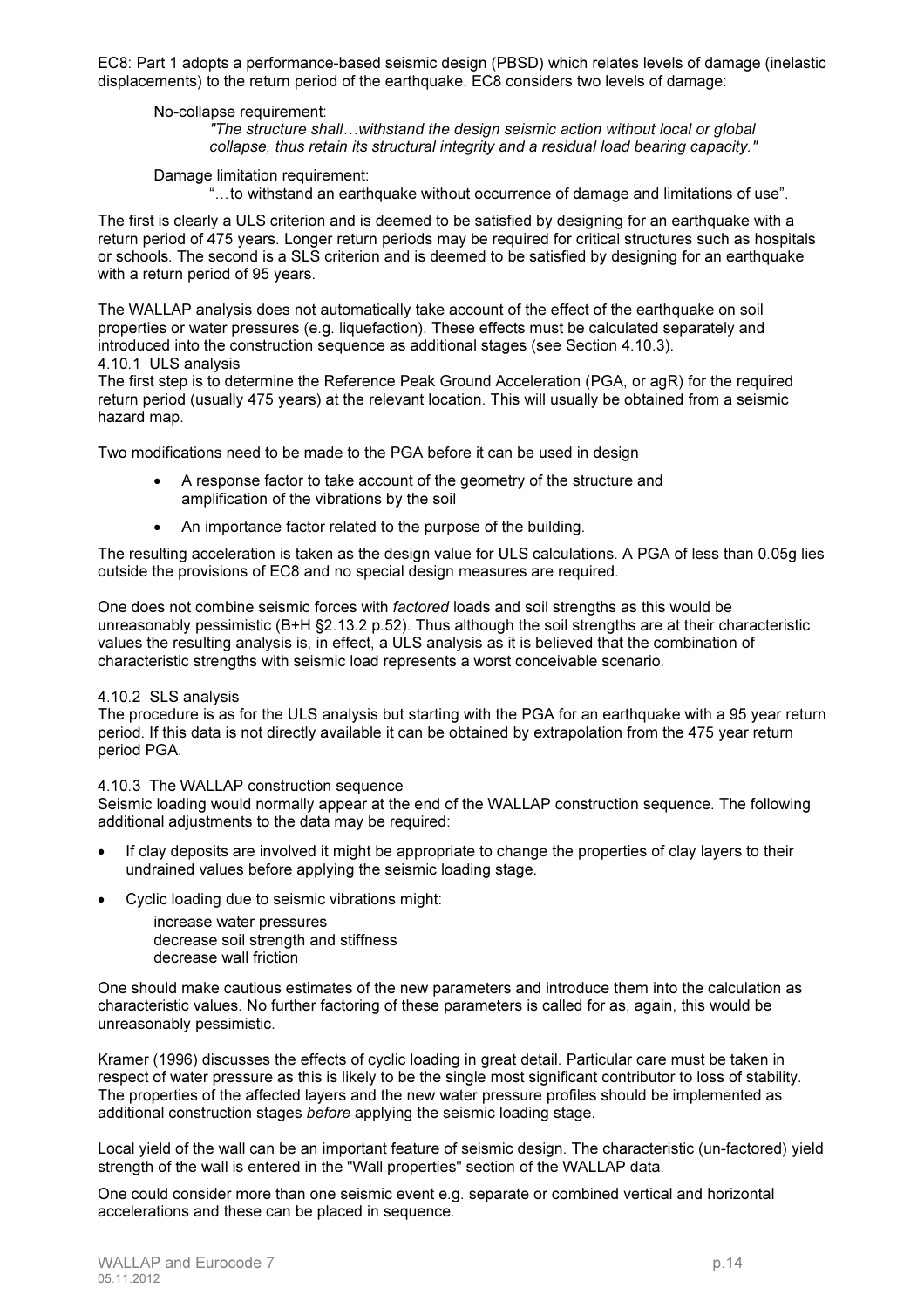# 5.0 Analysis options

### 5.1 Factor of safety calculation

Strictly speaking, Factor of Safety calculations have no place in a Limit State approach as all possible failure mechanisms of the soil will come to light in the ULS analysis (DA1 Combination 2). WALLAP does however carry out the FoS calculation in parallel with the SLS bending moment calculation analysis and also DA1 Combination 2. The FoS calculation is always switched off for DA1 Combination 1.

WALLAP offers a variety of methods for calculating factors of safety for cantilever walls and single propped walls. The Strength Factor method is the only method which is consistent with the limit state approach of EC7. The Strength Factor method should be used for all calculations but please note that the Strength Factor method used in conjunction with the Wedge Analysis option (for active and passive limits) increases computing times significantly.

#### Limit State options

WALLAP offers a choice of Limit States with preset partial factors of safety in order to simplify the implementation of EC7 requirements as set out in Table 6. For Temporary and Permanent situations one uses the SLS and ULS Limit States. For Accidental situations one can add extra stages to an SLS analysis or implement one of the User Defined Limit States with partial factors of ones own choice.

### Minimising computing time with the Wedge Analysis option

If you need to use the Wedge Analysis option (Seismic situation or complex backfill) then you can use one of the other FoS methods (say Burland and Potts) noting that in the ULS case you only need to achieve an overall FoS of unity and that all methods of analysis agree with each other when FoS = 1.0. i.e. if you have achieved FoS > 1 by the Burland and Potts method then you know that the FoS by the Strength Factor Method is also greater than unity.

### 5.2 Bending moment and displacement calculations

WALLAP calculates bending moments and displacements by an elastic-plastic spring model. Two types of model are available.

- Subgrade reaction independent springs
- 2D-Finite Element analysis interactive springs

Either method may be used but the 2D-FE analysis is be more realistic and usually gives smaller (but realistic) bending moments because it can include soil arching.

# 6.0 Summary of required Limit State calculations

There are 3 distinct Limit State calculations to be considered.

- Serviceability Limit State
- Ultimate Limit State DA1: Combination 2
- Ultimate Limit State DA1: Combination 1 (only if required)
- Combination 1 will not normally be considered except as mentioned in Section 3.2

#### Parameters for the different Limit States are set out in Table 6

|              | <b>Footnotes for Table 6</b>                                                                                                                                                                                                                                                       |  |  |  |  |  |  |
|--------------|------------------------------------------------------------------------------------------------------------------------------------------------------------------------------------------------------------------------------------------------------------------------------------|--|--|--|--|--|--|
| 1            | The most unfavourable values that could occur during the design life-time<br>of the structure $[EC7 \S 2.4.6.1(6)P]$                                                                                                                                                               |  |  |  |  |  |  |
| $\mathbf{2}$ | The most unfavourable values that could occur during normal<br>circumstances [EC7 $\S$ 2.4.6.1(6)P]                                                                                                                                                                                |  |  |  |  |  |  |
| 3            | Actions i.e. Surcharges applied to the ground and structural loads applied<br>to the wall (not soil or water pressure)                                                                                                                                                             |  |  |  |  |  |  |
| 4            | Wall friction values are the maximum permitted and may need to be<br>reduced having regard to the direction and amount of movement of the<br>wall relative to the ground.                                                                                                          |  |  |  |  |  |  |
| 5            | A Partial Factor of 2.0 on Soil Modulus is specified by C580 for the ULS<br>case but not by EC7. The basis for this approach is that modulus at the<br>large strains associated with ULS calculations is expected to be lower.<br>Note: Subscript k denotes a Characteristic value |  |  |  |  |  |  |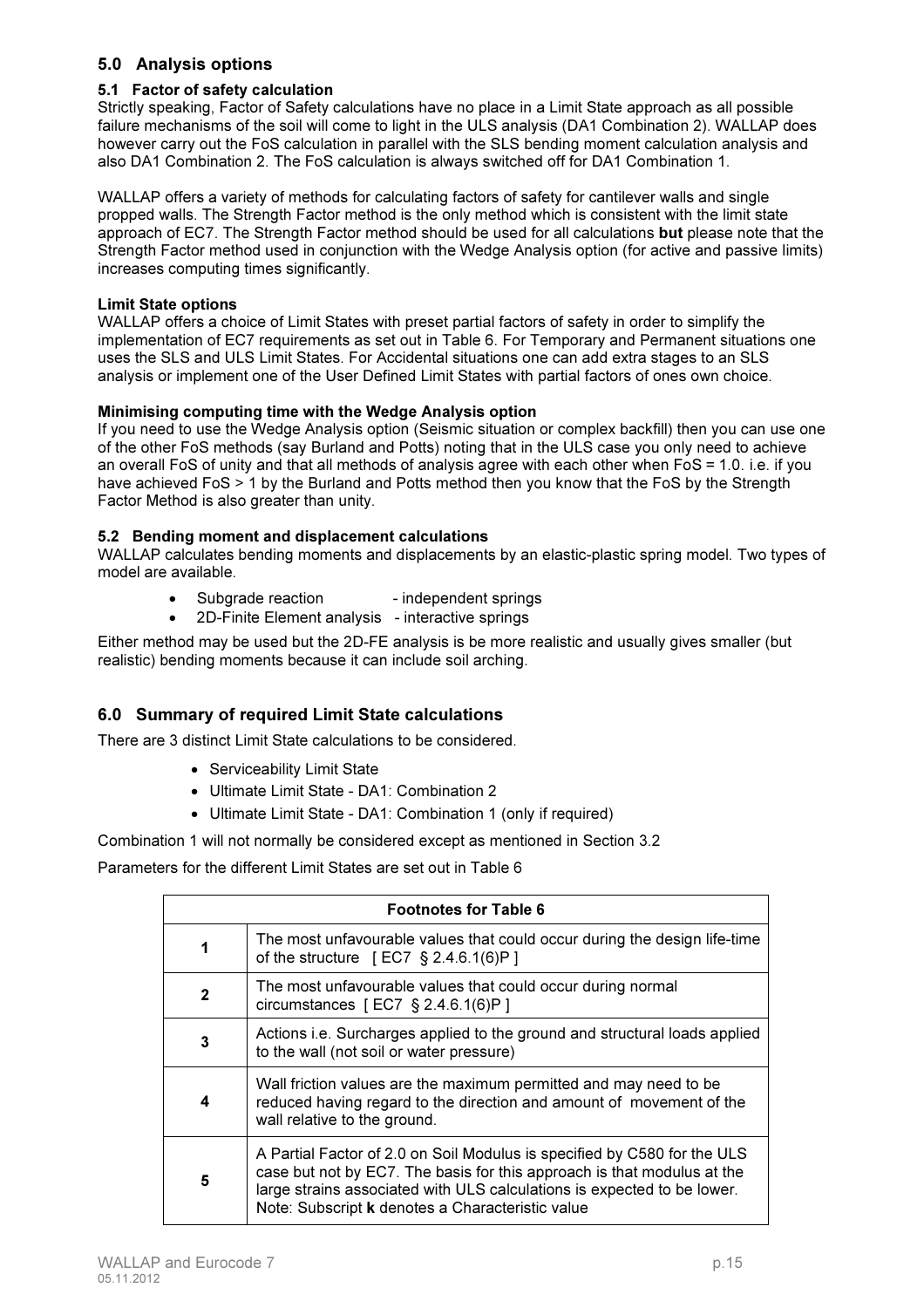# Parameters for Persistent and Transient Situations

# SLS and ULS Design Approach 1 Combination 2

| <b>Parameter</b>                                                      |              |                                                   | Values to be adopted for each Limit State, including their<br><b>Partial factors and other allowances</b> |                                                                                                                            |  |  |
|-----------------------------------------------------------------------|--------------|---------------------------------------------------|-----------------------------------------------------------------------------------------------------------|----------------------------------------------------------------------------------------------------------------------------|--|--|
| <b>Parameter</b><br><b>Description</b>                                |              | <b>Symbol</b>                                     | <b>Serviceability</b><br><b>Limit State</b><br>(SLS)                                                      | <b>Ultimate Limit State:</b><br>Design Approach 1<br><b>Combination 2</b><br>Factors applied (mainly)<br>to soil strengths |  |  |
| Wall geometry<br>(including toe elevation)                            |              |                                                   | Nominal values                                                                                            | Nominal values                                                                                                             |  |  |
| <b>Excavation levels</b>                                              |              |                                                   | Nominal values                                                                                            | Overdig levels                                                                                                             |  |  |
| In situ earth pressure<br>coefficient                                 |              | $K_{o}$                                           | Characteristic values                                                                                     | Characteristic values                                                                                                      |  |  |
| Water pressures                                                       |              |                                                   | Worst values in Normal<br>Circumstances <sup>2</sup>                                                      | Worst values during Lifetime of<br>Structure <sup>1</sup>                                                                  |  |  |
| Density of soil                                                       |              | γ                                                 | Υκ                                                                                                        | Υκ                                                                                                                         |  |  |
| Drained soil friction angle                                           |              | tan $\phi'$                                       | $\tan \phi_k$                                                                                             | Lesser of $\tan \phi_{cv}$<br>or $(tan \phi_k)/1.25$                                                                       |  |  |
| Drained soil cohesion                                                 |              | $\mathsf{c}'$                                     | $c'_{k}$                                                                                                  | $c'_{k}/1.25$                                                                                                              |  |  |
| Undrained soil cohesion                                               |              | $c_U$                                             | $c_{Uk}$                                                                                                  | $c_{Uk}$ /1.40                                                                                                             |  |  |
| c <sub>u</sub> of softened soil at<br>excav. level (see C580, §5.9.1) |              | $c_{\text{SOFT}}$                                 | $c_{\text{SOFTk}}$                                                                                        | $c_{SOFFk}$ /1.40                                                                                                          |  |  |
| Wall friction -<br>Steel <sup>4</sup>                                 |              | tan $\delta_{a}$<br>tan $\delta_{\rm p}$          | $tan($ % $\phi_{cv})$                                                                                     | $tan($ % $\phi_{cv})$ / 1.25                                                                                               |  |  |
| Wall friction -<br>Cast concrete <sup>4</sup>                         |              | tan $\delta_{\mathbf{a}}$<br>tan $\delta_{\sf p}$ | $tan(\phi_{cv})$                                                                                          | $tan(\phi_{cv})/1.25$                                                                                                      |  |  |
| Wall friction -<br>Pre-cast concrete <sup>4</sup>                     |              | tan $\delta_{a}$<br>$\tan \delta_p$               | $tan($ % $\phi_{cv})$                                                                                     | $tan($ % $\phi_{cv})$ / 1.25                                                                                               |  |  |
| Drained Young's modulus <sup>5</sup>                                  |              | $\mathsf{E}'$                                     | $E'_{k}$                                                                                                  | $\mathsf{E}^\prime_{\mathsf{k}}$                                                                                           |  |  |
| Undrained Young's modulus <sup>5</sup>                                |              | $E_U$                                             | $E_{Uk}$                                                                                                  | $E_{Uk}$                                                                                                                   |  |  |
| Poisson's ratio                                                       |              | $\mathbf{v}$                                      | $V_{k}$                                                                                                   | $V_{k}$                                                                                                                    |  |  |
| Partial Factor on<br>Permanent                                        | Unfavourable | γG                                                | 1.0                                                                                                       | 1.0                                                                                                                        |  |  |
| Actions <sup>3</sup>                                                  | Favourable   | γG                                                | 1.0                                                                                                       | 1.0                                                                                                                        |  |  |
| Partial Factor on<br>Variable                                         | Unfavourable | γQ                                                | 1.1                                                                                                       | 1.3                                                                                                                        |  |  |
| Actions <sup>3</sup>                                                  | Favourable   | γQ                                                | $\mathbf 0$                                                                                               | $\pmb{0}$                                                                                                                  |  |  |
| Strut and anchor<br>properties and pre-stress                         |              |                                                   | Nominal values                                                                                            | Nominal values                                                                                                             |  |  |
| Design bending moment<br>of the wall                                  |              | $M_{Wd}$                                          | see Sections<br>7.1.1 and 7.2.1                                                                           | $M_{W\text{-ULS}}$                                                                                                         |  |  |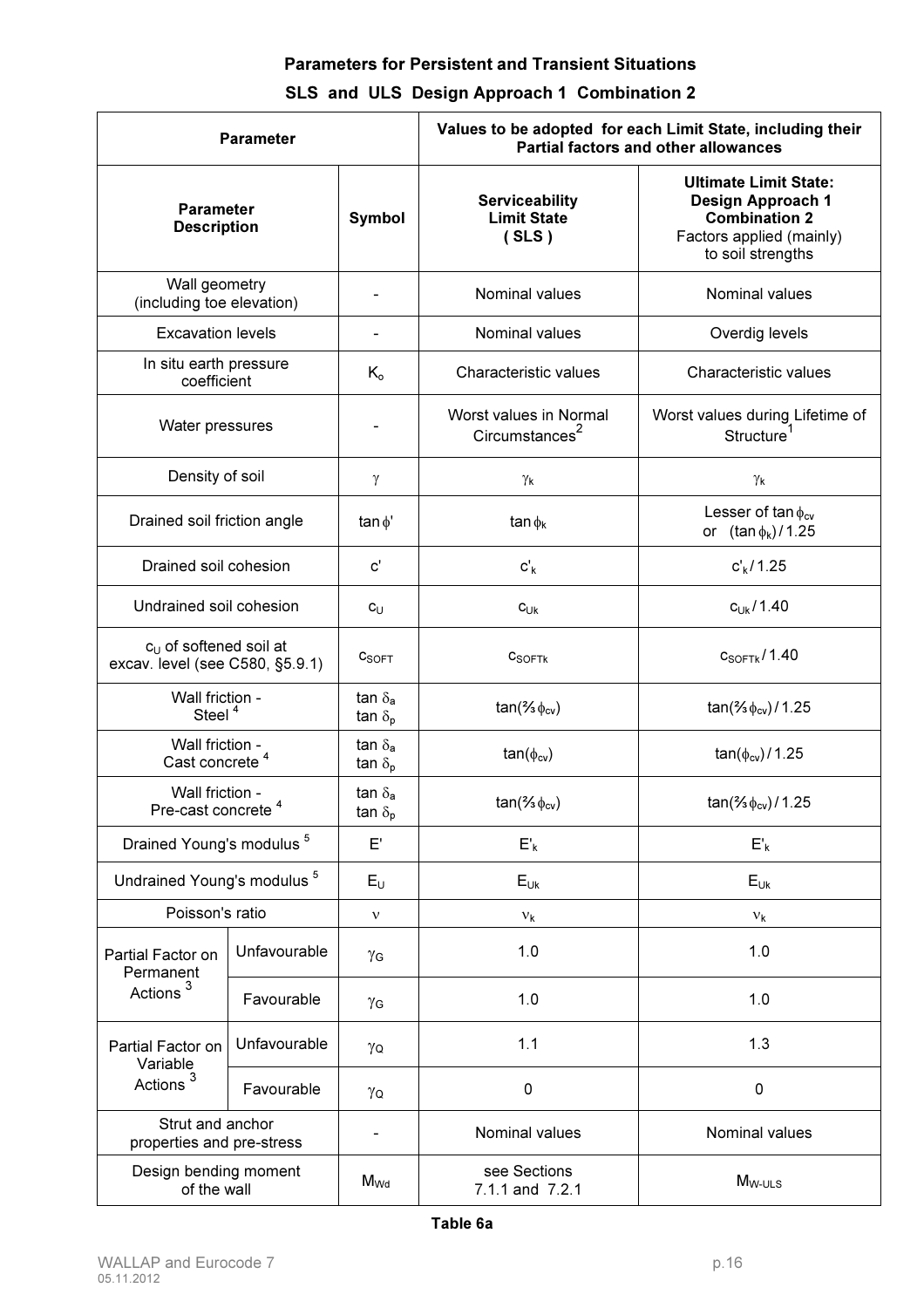# Parameters for Persistent and Transient Situations

# ULS Design Approach 1 Combination 1

| <b>Parameter</b>                                            |              |                                               | Values to be adopted for each Limit State, including their<br><b>Partial factors and other allowances</b>  |                                                                                  |  |  |  |
|-------------------------------------------------------------|--------------|-----------------------------------------------|------------------------------------------------------------------------------------------------------------|----------------------------------------------------------------------------------|--|--|--|
|                                                             |              |                                               | Ultimate Limit States: Design Approach 1 (ULS - DA1)                                                       |                                                                                  |  |  |  |
| <b>Parameter</b><br><b>Description</b>                      |              | <b>Symbol</b>                                 | <b>Combination 1</b><br><b>Designers' Guide interpretation</b><br>Factors applied to<br>effects of actions | <b>Combination 1</b><br>Alternative interpretation<br>Factors applied to actions |  |  |  |
| Wall geometry<br>(including toe elevation)                  |              | $\qquad \qquad \blacksquare$                  | Nominal values                                                                                             | Nominal values                                                                   |  |  |  |
| <b>Excavation levels</b>                                    |              |                                               | Overdig levels                                                                                             | Overdig levels                                                                   |  |  |  |
| In situ earth pressure<br>coefficient                       |              | $K_{o}$                                       | Characteristic values                                                                                      | Characteristic values                                                            |  |  |  |
| Water pressures                                             |              |                                               | Worst values in Normal<br>Circumstances <sup>2</sup>                                                       | Worst values during Lifetime<br>of Structure <sup>1</sup>                        |  |  |  |
| Density of soil                                             |              | $\gamma$                                      | γĸ                                                                                                         | γĸ                                                                               |  |  |  |
| Drained soil friction angle                                 |              | tan $\phi'$                                   | $\tan \phi_k$                                                                                              | $\tan \phi_k$                                                                    |  |  |  |
| Drained soil cohesion                                       |              | $\mathbf{c}'$                                 | $c'_{k}$                                                                                                   | $c'_{k}$                                                                         |  |  |  |
| Undrained soil cohesion                                     |              | $c_{\cup}$                                    | $c_{Uk}$                                                                                                   | $c_{Uk}$                                                                         |  |  |  |
| $cU$ of softened soil at<br>excav. level (see C580, §5.9.1) |              | $c_{\text{SOFT}}$                             | $c_{\text{SOFTk}}$                                                                                         | $c_{\text{SOFTk}}$                                                               |  |  |  |
| Wall friction -<br>Steel <sup>4</sup>                       |              | tan $\delta_{a}$<br>tan $\delta_{\rm p}$      | $tan($ % $\phi_{cv})$                                                                                      | $tan($ % $\phi_{cv})$                                                            |  |  |  |
| Wall friction -<br>Cast concrete <sup>4</sup>               |              | tan $\delta_{a}$<br>tan $\delta_{\rm p}$      | $tan(\phi_{cv})$                                                                                           | $tan(\phi_{cv})$                                                                 |  |  |  |
| Wall friction -<br>Pre-cast concrete <sup>4</sup>           |              | tan $\delta_{\mathbf{a}}$<br>tan $\delta_{p}$ | $tan($ % $\phi_{cv})$                                                                                      | $tan($ % $\phi_{cv})$                                                            |  |  |  |
| Drained Young's modulus <sup>5</sup>                        |              | E'                                            | $E'_{k}$                                                                                                   | $E'_{k}$                                                                         |  |  |  |
| Undrained Young's modulus <sup>5</sup>                      |              | $E_U$                                         | $E_{Uk}$                                                                                                   | $E_{Uk}$                                                                         |  |  |  |
| Poisson's ratio                                             |              | $\mathbf v$                                   | $v_{k}$                                                                                                    | $v_{k}$                                                                          |  |  |  |
| Partial Factor on<br>Permanent                              | Unfavourable | γG                                            | 1.0                                                                                                        | 1.35                                                                             |  |  |  |
| Actions <sup>3</sup>                                        | Favourable   | γG                                            | 1.0                                                                                                        | 1.0                                                                              |  |  |  |
| Partial Factor on<br>Variable                               | Unfavourable | γQ                                            | 1.10                                                                                                       | 1.50                                                                             |  |  |  |
| Actions <sup>3</sup>                                        | Favourable   | γQ                                            | 0                                                                                                          | $\pmb{0}$                                                                        |  |  |  |
| Strut and anchor<br>properties and pre-stress               |              |                                               | Nominal values                                                                                             | Nominal values                                                                   |  |  |  |
| Design bending moment<br>of the wall                        |              | $M_{Wd}$                                      | $1.35 \times M_{W\text{-ULS}}$                                                                             | $M_{W\text{-ULS}}$                                                               |  |  |  |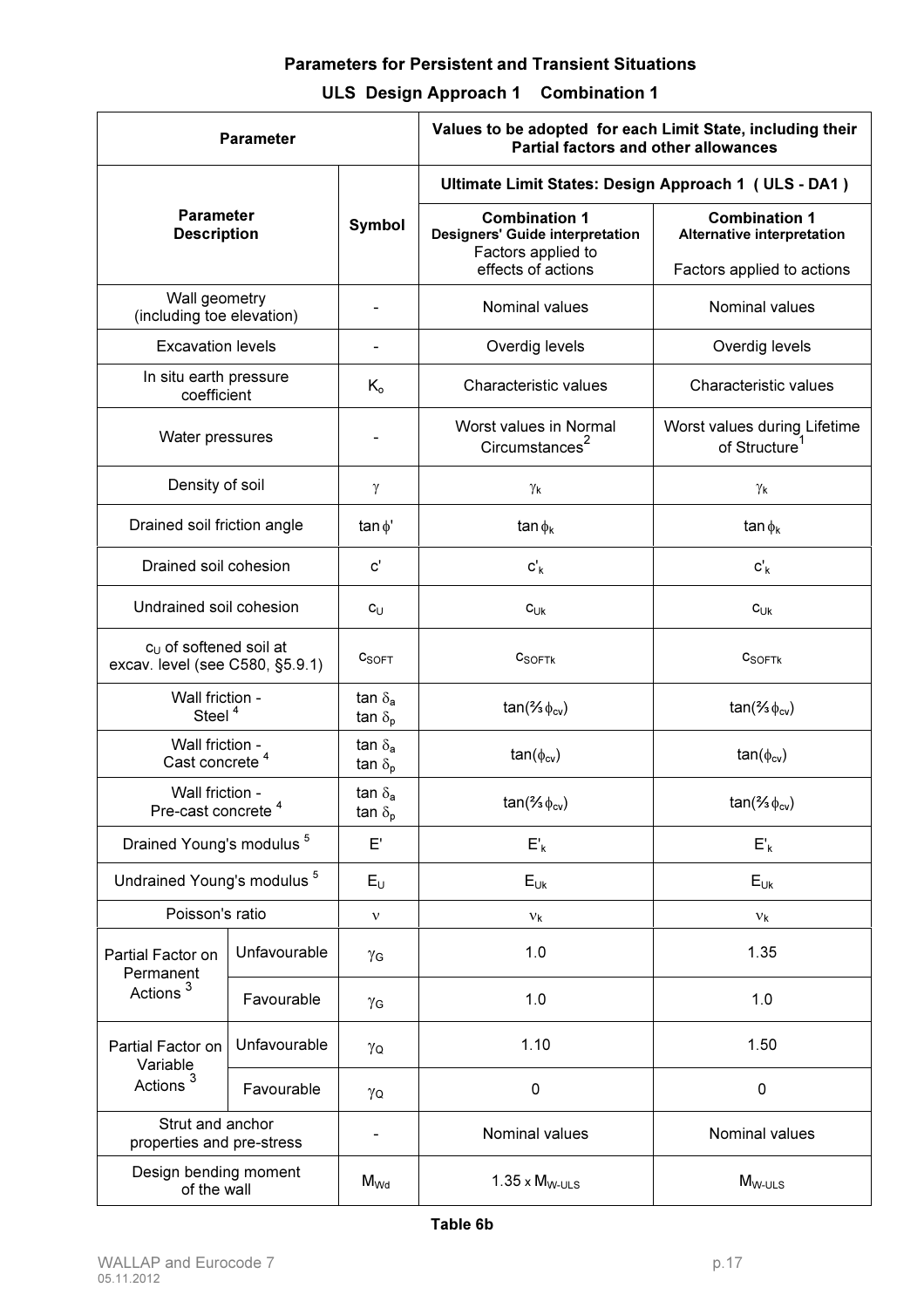#### 6.1 Construction sequences and data files

WALLAP can model the whole construction process in one continuous sequence. This may include

- Excavation and surcharge application before the wall is installed
- Construction activities with the wall in place
- (excavation, dewatering, strut installation and removal)
- Drained and undrained conditions and changes from one to the other
- Post-construction stress changes
	- e.g. equilibriation of pore pressures
		- soil relaxation relaxation of the wall
- Accidental and seismic loads in the post-construction phase

One construction sequence occupies one WALLAP data file. So generally you will need to create at least two versions of the data file, one with SLS values and one with ULS values (DA1 Combination 2) according to the values in Table 6. Details of data entry for Limit State analysis are given in the WALLAP Help System and the User Guide.

For Accidental situations one can add extra stages to an SLS analysis or implement one of the User Defined Limit States with partial factors of ones own choice.

### 7.0 Assessment of results and verification of design

At each stage of an analysis WALLAP calculates

- Bending moments and shear forces in the wall
- Strut/anchor forces
- Displacements of the wall
- A factor of safety (if applicable)

An example of the "Detailed results" for an individual stage is shown in Table 7

|                                  |           | Node Y Nett                                                                |       | Wall Wall Shear Bending Strut Applied |         |                                |         |                |
|----------------------------------|-----------|----------------------------------------------------------------------------|-------|---------------------------------------|---------|--------------------------------|---------|----------------|
|                                  | no. coord | pressure                                                                   |       | disp. Rotation force                  |         | moment                         |         | forces moments |
|                                  |           | kN/m2                                                                      |       | m rad. kN/m kN.m/m kN/m kN.m/m        |         |                                |         |                |
| $\mathbf{1}$                     | 11.00     | 5.54                                                                       |       | $0.031 -2.34E-03$ 0.0                 |         | 0.0                            |         |                |
| $\mathcal{P}$                    | 10.00     | 10.49                                                                      |       | $0.033 -2.41E-03$ 8.0                 |         | 5.6                            | 82.61   |                |
|                                  |           | 10.49                                                                      |       |                                       |         | $-74.6$ 5.6                    |         |                |
| 3                                | 9.50      | 12.97                                                                      |       | $0.034 -2.26E - 03$                   | $-68.7$ | $-29.9$                        |         |                |
| $\overline{4}$                   | 8.25      | 39.92                                                                      | 0.036 | $-3.78E-04$                           | $-35.7$ | $-90.5$                        |         |                |
| 5                                | 7.00      | 45.62                                                                      | 0.035 | 2.537E-03 17.8                        |         | $-96.1$                        | $-0.00$ |                |
| 6                                | 6.50      | 31.26                                                                      | 0.033 | $3.648E - 03$ 37.0                    |         | $-81.7$                        |         |                |
| 7                                | 6.00      | 37.16                                                                      | 0.031 | $4.525E-03$ 54.1                      |         | $-58.6$                        |         |                |
| 8                                | 4.50      | $-17.05$                                                                   | 0.023 | 5.671E-03                             |         | $29.2 -2.5$                    |         |                |
| 9                                | 3.00      | $-2.91$                                                                    | 0.015 | 5.280E-03                             |         | 14.3 23.4                      |         |                |
| 10 <sup>°</sup>                  | 1.60      | 15.00                                                                      | 0.008 | $4.251E-03$ 22.7 35.4                 |         |                                |         |                |
| 11                               | 1.00      | 18.08                                                                      | 0.006 | 3.600E-03                             | 32.6    | 51.3                           |         |                |
|                                  |           | $-47.35$                                                                   |       |                                       | 32.6    | 51.3                           |         |                |
| 12 <sup>7</sup>                  |           | $-0.50$ $-16.09$ 0.002 1.866E-03 $-14.9$ 41.2                              |       |                                       |         |                                |         |                |
| 13                               | $-2.00$   | 35.99                                                                      |       | $-0.000$ 1.095E-03 0.0                |         | 0.0                            |         |                |
|                                  |           | Strut force at elev. $10.00 = 82.6$ kN/m run = 247.8 kN per strut (horiz.) |       |                                       |         |                                |         |                |
|                                  |           |                                                                            |       |                                       |         | $= 251.6$ kN per strut (incl.) |         |                |
| The strut at elev. 7.00 is slack |           |                                                                            |       |                                       |         |                                |         |                |

#### Table 7

It is the responsibility of the WALLAP user to verify the design by ensuring that values of these parameters do not exceed their permitted maximum value for the relevant Limit State. If initial results show that limiting values are exceeded then the design should be modified and re-analysed. Excessive bending moments and displacements can be accommodated by increasing the wall thickness or reducing strut spacings.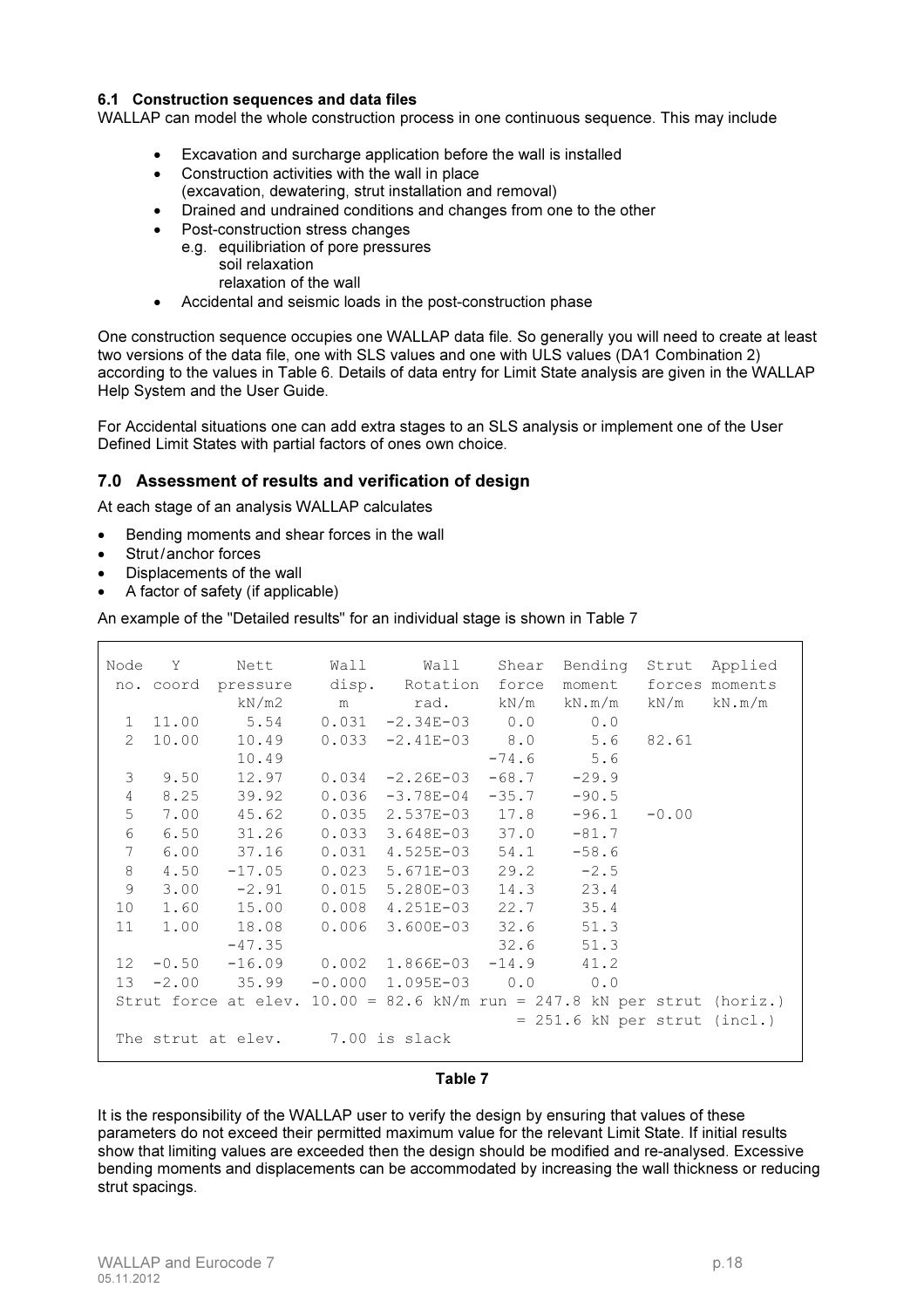Table 8 summarises the design information obtained form the ULS and SLS analyses. A detailed discussion is given in Sections 7.1 and 7.2.

|                                                                     | <b>Type of analysis</b>                                                                            |                                                                              |  |  |
|---------------------------------------------------------------------|----------------------------------------------------------------------------------------------------|------------------------------------------------------------------------------|--|--|
|                                                                     | <b>Limit Equilibrium</b>                                                                           | <b>Soil-Structure Interaction</b>                                            |  |  |
| <b>Design information</b><br>obtained with                          | FoS > 1<br>indicates stability                                                                     | <b>Equilibrium BM solution</b><br>indicates stability.                       |  |  |
| <b>ULS parameters</b>                                               | (for cantilever and<br>single prop cases)                                                          | ULS bending moments.<br>ULS strut forces.                                    |  |  |
| <b>Design information</b><br>obtained with<br><b>SLS parameters</b> | $FoS > 1.25$ (drained)<br>Ωr<br>$FoS > 1.4$ (undrained)<br>is a partial indication of<br>stability | <b>SLS bending moments</b><br>and displacements.<br><b>SLS strut forces.</b> |  |  |

#### Table 8

### 7.1 Verification of Ultimate Limit State

#### 7.1.1 Bending moment

C580 (§ 6.6.2) states the ULS verification procedure as follows:

*The ULS wall bending moments* (M<sub>Wd</sub>) and shear forces for use in the structural *design of the wall should be obtained as the* greater *of:*

- the maximum bending moment from the ULS analyses  $(M_{UUS})$
- 1.35 times the maximum bending moment from the SLS analyses  $(M_{SLS})$

What is being said here is that we have two versions of the design bending moment ( $M_{\text{Wd}}$ ). One is derived directly from the ULS analysis. The other is derived by considering the bending moment from the SLS analysis to be the characteristic value of a permanent action (the bending moment) which is multiplied by 1.35 (Table 4, Column A1) to obtain the design bending moment. To summarise:

 $M_{\text{Wd}}$  is the greater of  $M_{\text{ULS}}$  or 1.35 $M_{\text{SLS}}$ 

The ultimate bending resistance of the wall,  $M_{Wult}$ , is related to the design bending moment,  $M_{Wd}$ , by:

$$
M_{\text{Wd}} \ \leq \ M_{\text{Wult}} / \gamma_{\text{Mw}}.
$$

For steel walls  $\gamma_{\text{Mw}}$  = 1.0 i.e. subject to the provisos below you can use the Ultimate Moment Capacities straight out of the "Table of steel pile moment capacities" in the WALLAP help system. There is no distinction between moment capacities for temporary and permanent situations.

For reinforced concrete walls a proper design must be carried out for the concrete and steel section. Eurocode 2 specifies

> $\gamma_M = \gamma_c = 1.5$  for concrete  $\gamma_M = \gamma_s = 1.15$  for reinforcing bars

Bear in mind that:

- Bending and shear resistance are influenced by vertical loads in the wall.
- the characteristic bending strength of the wall may reduce with time e.g. due to corrosion.

#### 7.1.2 Prop forces (struts and anchors)

C580 (§7.4) states the ULS verification procedure as follows:

*The ULS prop load* (P<sub>Pd</sub>) for use in the design of the struts/anchors should be *determined as the* greater *of:*

- *the prop force from the ULS analyses*  $(P_{U|S})$
- $\bullet$  1.35 times the maximum prop force from the SLS analyses ( $P_{SLS}$ )

The logic concerning the alternative forces is the same as for the bending moments (Section 7.1.1). To summarise:

 $P_{Pd}$  is the greater of  $P_{ULS}$  or 1.35 $P_{SLS}$